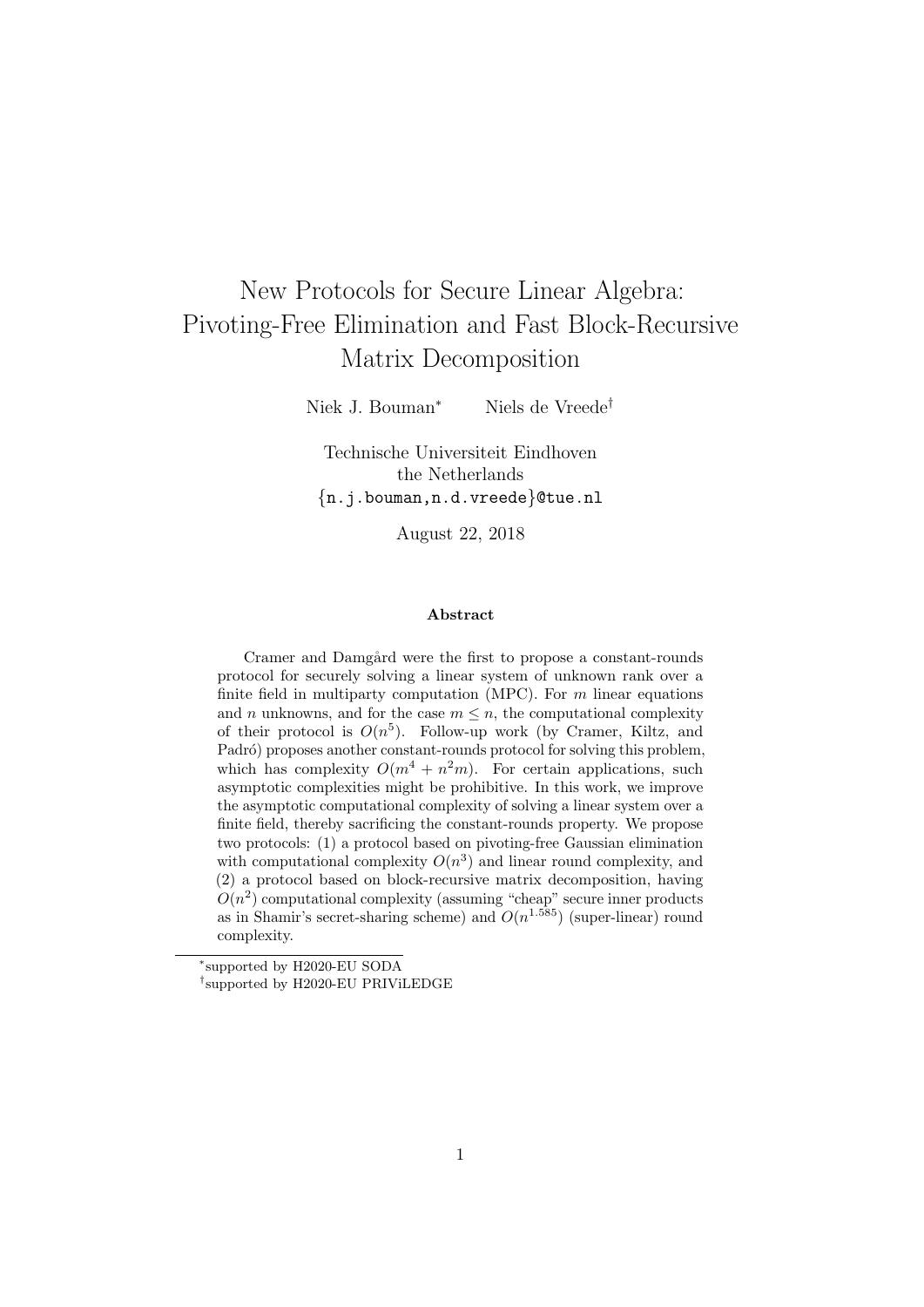# 1 Introduction

In secure multiparty computation (MPC),  $n$  players want to jointly evaluate a function  $f(a_1, \ldots, a_n)$  where  $a_i$  denotes the input of player i, in such a way that no player learns anything beyond the output of the function (and beyond what can be deduced from the output together with that player's input about the other inputs). The latter privacy property should be achieved even in the presence of an adversary that corrupts a subset (of bounded size) of the players. We distinguish between a passive adversary, who merely has access to the views of the corrupted players, and an active adversary, who lets corrupted players deviate in arbitrary ways from the protocol.

MPC protocols come in several flavors and target various scenarios: protocols based on arithmetic secret-sharing [\[BGW88\]](#page-18-0) versus garbled Boolean circuits [\[Yao82\]](#page-19-0) versus threshold decryption [\[CDN01\]](#page-18-1); two-party versus multi-party (three or more players) protocols; protocols that are information-theoretically vs. cryptographically secure (by the latter, we mean based on some computationalhardness assumption); protocols that are secure only against passive adversaries, or also against active adversaries (where we can further distinguish between non-adaptive vs. adaptive active adversaries); protocols secure only against an honest majority of players versus a *dishonest majority* (in the extreme case, the adversary corrupts all but one player).

In this paper, we revisit the topic of secure linear algebra over finite fields in MPC. We are primarily interested in solving a linear system securely with  $m$ linear equations and  $n$  unknowns, of unknown rank. We target a multi-party scenario, and we propose protocols that are to be used "on top of" some arithmetic secret-sharing scheme. (For more information about arithmeticsecret-sharing-based MPC, we refer the reader to [\[CDN15\]](#page-18-2).) By solving a linear system  $Ax = b$  securely for x, we mean that given secret-sharings of the elements of the  $A$  matrix and the  $b$  vector, the players securely compute whether the system has a solution as well as a representation of the space of solutions (a particular solution and A's kernel) in secret-shared form, without revealing any information beyond this (such as the rank). The underlying MPC scheme should be chosen to match the requirements of the targeted scenario, our protocols make black-box use of the underlying scheme via an "arithmetic black box" [\[DN03\]](#page-18-3), and will inherit the security properties (e.g. security against active vs. passive adversaries) from the underlying scheme.

#### 1.1 Related Work

Cramer and Damgård [\[CD01\]](#page-18-4) were the first to propose a solution for securely solving a linear system of unknown rank  $(m \text{ linear equations and } n \text{ unknowns})$ for the case  $m \leq n$ , in the form of a constant-rounds protocol, with asymptotic complexity of  $O(n^5)$  secure multiplications. Cramer, Kiltz and Padró [\[CKP07\]](#page-18-5) propose an alternative constant-rounds protocol for this problem based on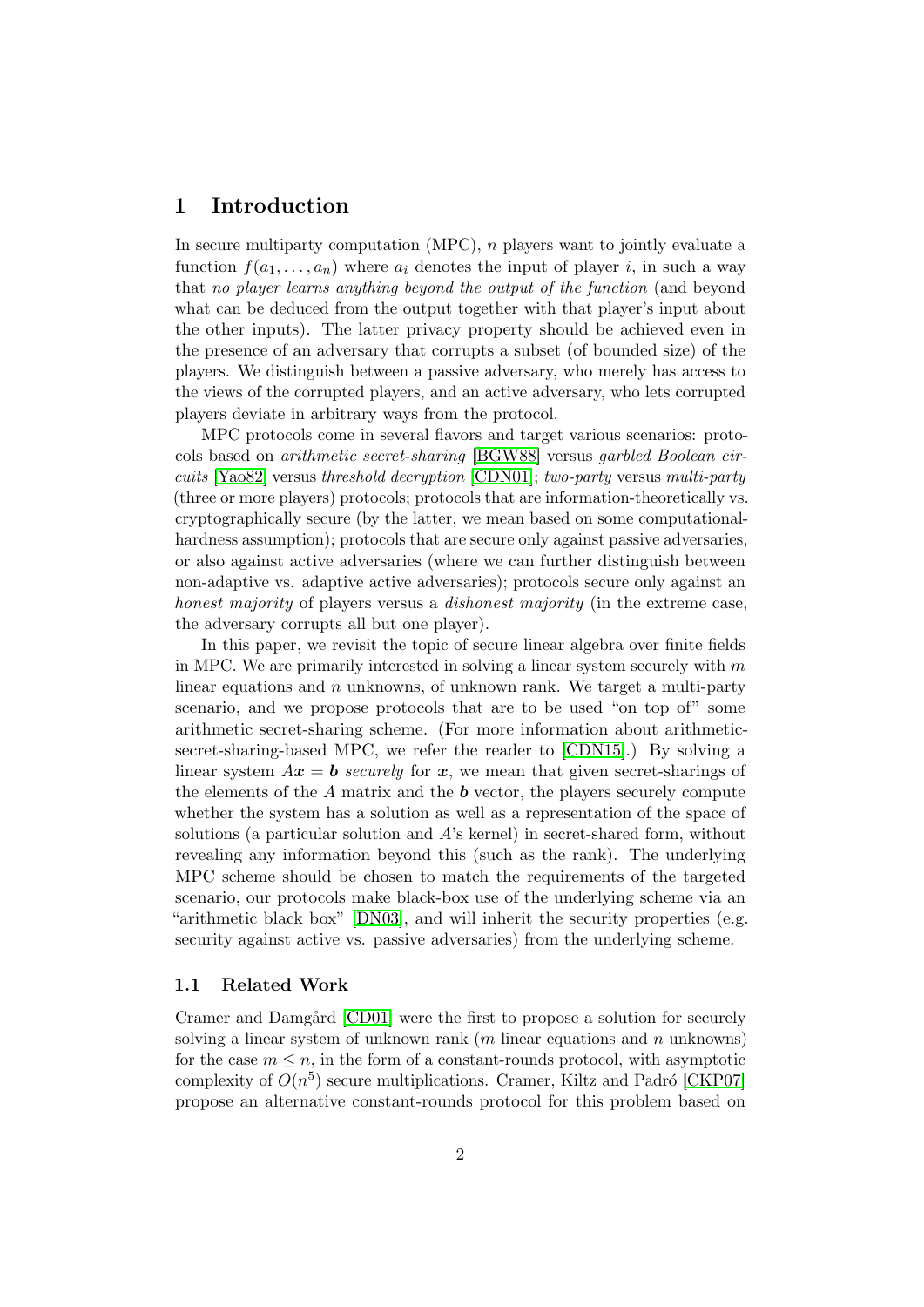the Moore–Penrose pseudoinverse. Their protocol has a better asymptotic complexity of  $O(m^4 + n^2m)$  secure multiplications.

#### 1.2 This Paper

We propose two new protocols for securely solving the linear system  $Ax = b$ . Our protocols are not constant-rounds but compare favorably in terms of computational complexity.

Our first protocol is based on Gaussian elimination and requires  $O(n^3)$ secure multiplications in case A has size  $n \times n$ . Our second protocol is based on a block-recursive matrix decomposition and has  $O(n^{\beta})$  complexity, where  $\beta$  is the exponent of the asymptotic complexity of matrix multiplication, where  $2 < \beta < 3$  holds for non-oblivious computation. With Shamir's linear secret sharing scheme, we can actually get  $\beta = 2$ ; this is because in Shamir's scheme an inner product between two length- $\ell$  vectors (for arbitrary  $\ell$ ) has the same round complexity and communication complexity as a single secure multiplication.

Gaussian Elimination. Gaussian elimination is arguably the best-known method for solving linear equations. It is well known that Gaussian elimination, without *pivoting*, requires the input matrix  $A$  to have a *generic-rank profile* in order to succeed, meaning that the first  $r := \text{rank } A$  leading principal minors are nonzero.

Usually pivoting is performed during the course of the algorithm, however, in the context of MPC pivoting is undesirable as it involves row and column swaps, whose positions depend on actual values of the matrix that is being reduced. Performing such operations obliviously is typically very expensive in terms of computational complexity.

In Section [3](#page-4-0) we combine a division-free elimination algorithm, as described by Bareiss [\[Bar68\]](#page-17-0) with a preconditioning method of Kaltofen and Saunders [\[KS91\]](#page-19-1) to obtain a  $O(n^3)$  algorithm with probabilistic correctness.

Fast Block-Recursive Matrix Decomposition. Strassen [\[Str69\]](#page-19-2) gave the first algorithm for matrix inversion with an asymptotic complexity equal to ma-trix multiplication. Since Strassen's work, several fast<sup>[1](#page-2-0)</sup> matrix decompositions for obtaining the inverse (or some generalized inverse, in case of a singular matrix) have been proposed in the linear algebra literature. For example, see [\[JPS13,](#page-19-3) [DPS15\]](#page-19-4) for a recent overview.

An important discriminating characteristic of such algorithms is whether the algorithm's time complexity is rank sensitive, i.e., whether the running time depends on the rank of the matrix that is to be decomposed. In many

<span id="page-2-0"></span> $\overline{1\,Fast}$  in this context means that the asymptotic computational complexity is the same as that of matrix multiplication.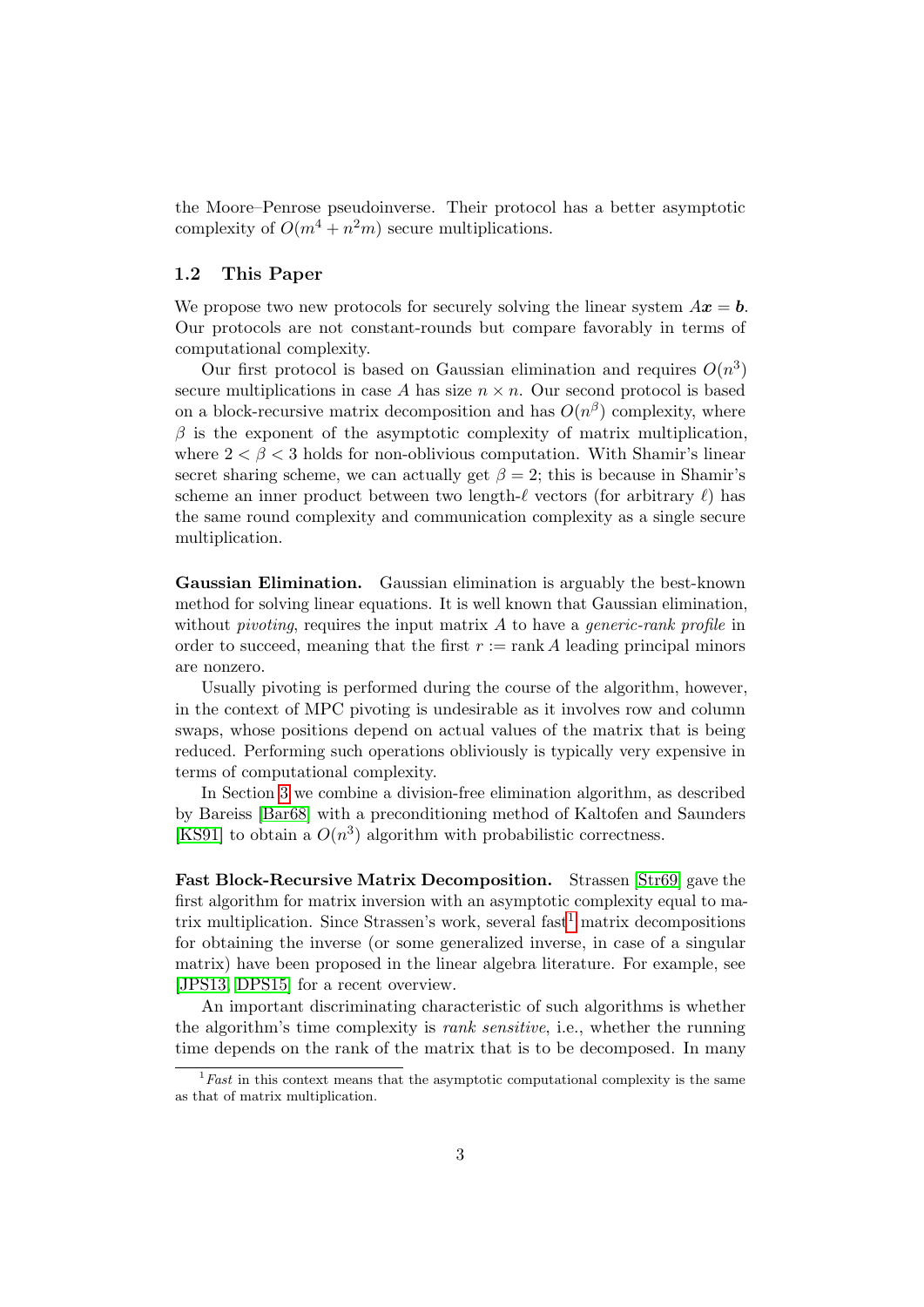applications, a rank-sensitive time-complexity is a desired feature because it can significantly reduce the computational work. In secure linear algebra we have the opposite situation: because the rank is to remain private, we can only use rank-insensitive algorithms. Another important characteristic of a matrix decomposition algorithm is whether it works for any input matrix, or requires the input to have certain structure, for example, a generic rank-profile.

One example of a decomposition algorithm that works for any input matrix and that has a rank-insensitive complexity is Malaschonok's LEU decomposi-tion [\[Mal10\]](#page-19-5). We can then obtain an explicit solution to  $A\mathbf{x} = \mathbf{b}$  in terms of L,  $E, U$  and  $\boldsymbol{b}$ .

# 2 Preliminaries

Throughout the paper, K denotes a finite field. For concreteness, you may think of K as the integers modulo a prime. We use  $\mathbb{B} := \{0,1\} \subset \mathbb{K}$  for the set of bits. We want to emphasize that we define bits as elements of  $K$ , such that arithmetic that involves bits and other elements of K is well-defined.

We write capital letters for matrices, like  $A$ , and bold small letters for column vectors, like **b**. We also write 1 for the vector  $(1, \ldots, 1)$ , where the length should be clear from its context. If  $A$  and  $B$  (respectively,  $\boldsymbol{b}$ ) have the same number of rows, then the notation  $A|B$  (or  $A|b$ ) means the concatenation of A and B (or A and  $\mathbf{b}$ ).

Let  $n \in \mathbb{N}$  be nonzero. For any  $n \times n$  matrix A with entries in K, we write det A for the determinant of A. The leading principal minor of order  $k$ of a matrix  $B$  (not necessarily square) is defined as the determinant of the submatrix of  $B$  obtained by taking the first  $k$  rows and the first  $k$  columns of B. Hence, for an  $n \times n$  matrix A, the leading principal minor of order n coincides with det A.

Let  $A$  be a matrix of rank  $r$ . We say that a matrix  $A$  has *generic rank* profile [\[KL96\]](#page-19-6) if for all  $k \in [r]$ , it holds that A's leading principal minor of order k is nonzero.

<span id="page-3-0"></span>**Lemma 1** ([\[KS91,](#page-19-1) Thm. 2]). Let  $A \in \mathbb{K}^{m \times n}$  be arbitrary and let  $r := \text{rank } A$ . Consider the matrix  $A' := U A L$  with

$$
U := \begin{pmatrix} 1 & u_2 & u_3 & \dots & u_m \\ & 1 & u_2 & \dots & u_{m-1} \\ & & 1 & \ddots & \vdots \\ & & & & u_2 \\ & & & & 1 \end{pmatrix}, \quad and \quad L := \begin{pmatrix} 1 & & & & \\ \ell_2 & 1 & & & \\ \ell_3 & \ell_2 & 1 & & \\ \vdots & \vdots & \ddots & \ddots & \\ \ell_n & \ell_{n-1} & \dots & \ell_2 & 1 \end{pmatrix},
$$

where the elements of the unit upper triangular Toeplitz matrix U and the elements of the unit lower triangular Toeplitz matrix L are selected independently and uniformly at random from  $\mathbb{K}$ . Then, the probability that A' has the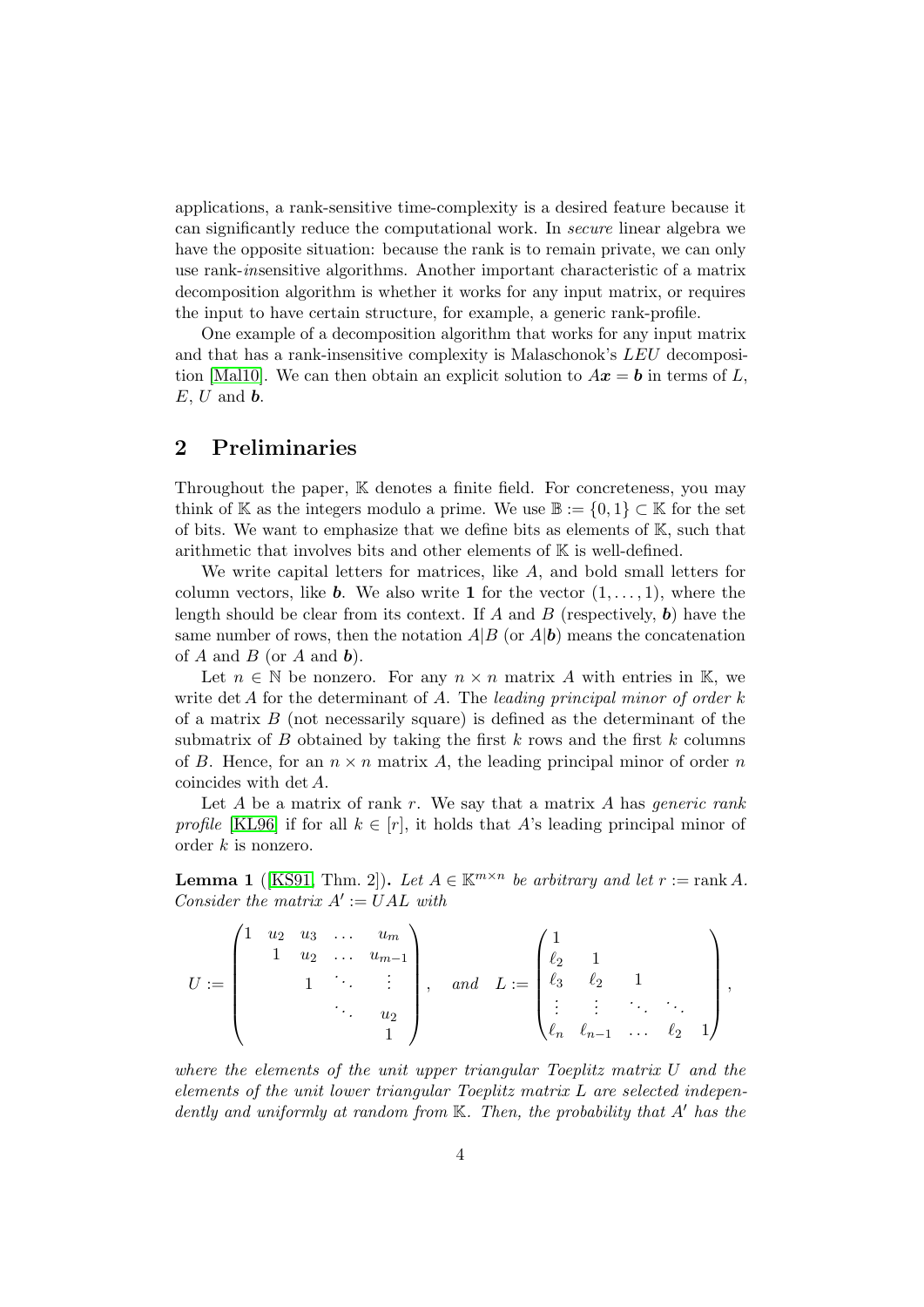property that the leading principal minor of order k is nonzero for all  $k \in [r]$ is bounded below by

$$
\Pr(A' \text{ has generic rank profile}) \ge 1 - \frac{r(r+1)}{|\mathbb{K}|}.
$$

We say that *preconditioning fails* in the event that  $A'$  does not have generic rank profile.

For a vector  $(v_1, \ldots, v_n)$ , we write  $diag(v_1, \ldots, v_n)$  for the  $n \times n$  diagonal matrix with  $v_1, \ldots, v_n$  as its diagonal elements. We denote the  $m \times n$  matrix that has ones on the diagonal and is zero elsewhere as  $I_{m \times n}$ . Multiplying a matrix by  $I_{m\times n}$  corresponds to adding or removing rows or columns. The  $n \times n$  identity matrix is denoted  $I_n$ .

For any  $a \in \mathbb{K}$ , we write  $\llbracket a \rrbracket$  for the secret-shared version of a. As mentioned in the introduction, we assume the availability of an arithmetic black-box, by which we mean that there is some underlying MPC scheme that provides, for any  $a, b, c \in \mathbb{K}$ ,  $[a] + [b]$  (addition),  $[a] \cdot [b]$  (multiplication),  $[a] + c$  (addition by a public constant),  $[\![a]\!] \cdot c$  (multiplication by a public constant), and  $[\![a]\!]^{-1}$ <br>(multiplicative inverse), as well as an operation that allows a player to greate (multiplicative inverse), as well as an operation that allows a player to create a secret-sharing from a privately held value, and an operation to reveal a secret-shared value to a designated subset of the players. By the notation  $\llbracket a \rrbracket \stackrel{?}{=} 0$ , we mean that an MPC protocol is invoked to perform a secure equality<br>test (see a.g. [NO07]), which returns  $\llbracket 1 \rrbracket$  if the logical assertion is true and  $\llbracket 0 \rrbracket$ test (see, e.g., [\[NO07\]](#page-19-7)), which returns  $\llbracket 1 \rrbracket$  if the logical assertion is true and  $\llbracket 0 \rrbracket$ otherwise. For a matrix  $A \in \mathbb{K}^{m \times n}$ ,  $[\![A]\!]$  denotes the matrix that is element-<br>wise seemst shared. Operations like matrix transpose and matrix multiplication wise secret-shared. Operations like matrix transpose and matrix multiplication are naturally defined on such secret-shared matrices.

# <span id="page-4-0"></span>3 Division-Free and Pivoting-Free Gaussian Elimination

In this section we present our protocol for secure pivoting-free Gaussian elimination. The ObliviousGE protocol, as displayed in Protocol [1,](#page-6-0) is based on Bareiss' division-free algorithm for integer-preserving Gaussian elimination [\[Bar68\]](#page-17-0) and uses the preconditioning method, Lemma [1,](#page-3-0) by Kaltofen and Saunders [\[KS91\]](#page-19-1) to avoid the need for pivoting. The protocol is suitable for solving overdetermined, as well as underdetermined systems of unknown rank, and can be used to simultaneously solve  $Ax = b$  for multiple b vectors, by arranging these vectors in a matrix B.

The system  $A\mathbf{x} = \mathbf{b}$  is solvable if and only if rank  $A = \text{rank}(A | \mathbf{b})$ . If the system is underdetermined yet solvable, then the space of solutions is given by  ${x + q | q \in \text{Ker } A}$  where x is a particular solution. To represent all possible solutions, our protocol also obliviously computes a basis for Ker A.

The ObliviousGE protocol takes as input a secret-shared pair of matrices  $A \in \mathbb{K}^{m \times n}$  and  $B \in \mathbb{K}^{m \times \ell}$ , where each column **b** of B represents a vector for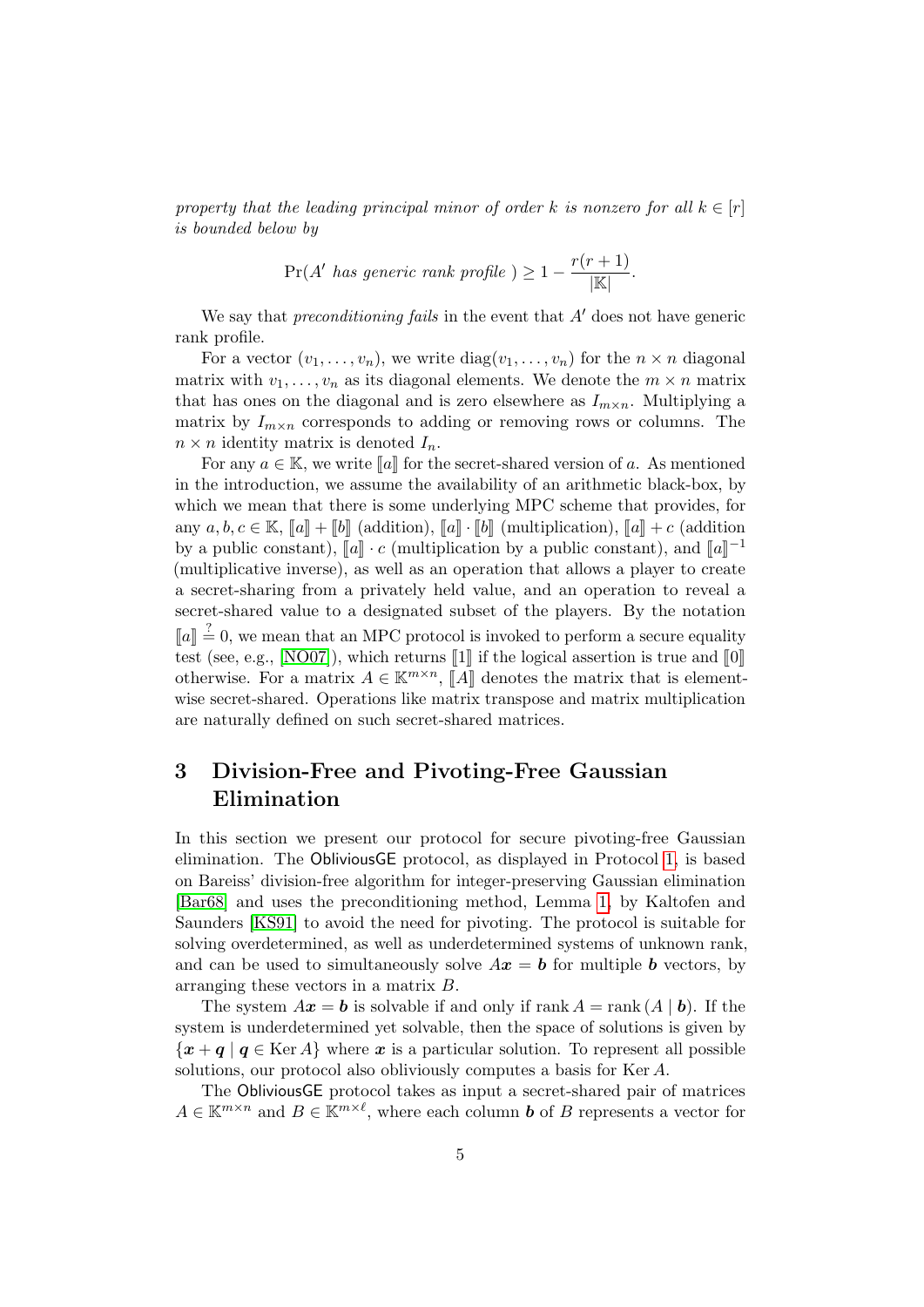which we wish to solve  $A\mathbf{x} = \mathbf{b}$ . Let  $\mu := \min(m, n)$  and  $r := \text{rank } A$ , then  $r \leq \mu$ . The output of our protocol consists of secret shares of:

| $\boldsymbol{s} \in \mathbb{B}^{\ell},$ | a Boolean vector indicating for which columns of $B$ a solution                                                       |
|-----------------------------------------|-----------------------------------------------------------------------------------------------------------------------|
|                                         | exists;                                                                                                               |
|                                         | $X \in \mathbb{K}^{n \times \ell}$ , whose columns contain the solution to the corresponding system,<br>if it exists; |
|                                         | $Q \in \mathbb{K}^{n \times n}$ , whose r rightmost columns form a basis for Ker A;                                   |
| $\boldsymbol{r}\in\mathbb{B}^{\mu},$    | the unary representation of rank $A$ ; and                                                                            |
| $d \in \mathbb{K}$ ,                    | the determinant of $A$ , if $A$ is square.                                                                            |

Because our protocol is oblivious, the dimensions of X and Q must not depend on the rank of A; they are determined solely by the dimensions of A and B. The columns of X corresponding to inconsistent systems and the superfluous columns of Q are therefore set to zero.

Protocol [1](#page-6-0) invokes SampleToeplitzPrecond as a subprotocol to sample random upper- and lower-unitriangular Toeplitz preconditioner matrices as described in Lemma [1.](#page-3-0)

Protocol [1](#page-6-0) also invokes RandomVector as a subprotocol (with parameter  $n$ ), which returns a vector of n public elements, each sampled independently and uniformly at random from the multiplicative group  $K^*$ .

In a naïve adaptation of Bareiss' division-free algorithm to the unknownrank case, one would additionally perform division by  $c_{k-1,k-1}$  on line [13](#page-6-0) of Protocol [1](#page-6-0) in each iteration except the first. Instead, we postpone those division operations to the end of the protocol, where they can be amortized as an element-wise multiplication by the inverse of a row-dependent divisor.

Let  $U$  and  $L$  denote, respectively, the upper and lower triangular Toeplitz preconditioner matrix. To compute  $X$  and  $Q$  simultaneously, our algorithm performs elimination on the matrix

$$
C:=\begin{pmatrix} A' & B' \\ I_n & 0 \end{pmatrix} = \begin{pmatrix} UAL & UB \\ I_n & 0 \end{pmatrix},
$$

where  $A'$  and  $B'$  denote the preconditioned versions of A and B respectively. The lower-right zero block matrix in  $C$  is actually irrelevant, hence our algorithm always skips those entries. During elimination, (scaled) particular solutions to  $A'X_i = B'_i$  for all  $i \in [m]$  for which  $s_i = 1$ , as well as a basis for Ker A', appear at the B'-part and  $I_n$ -part of C, respectively, in the r-th iteration, where  $r$  is the rank of  $A$ . At this point, the remaining rows (i.e., those below the r-th row) in the A-part and in the columns of the  $B$ -part that correspond to consistent subsystems are all zero. For the sake of data independence, the algorithm must continue performing elimination steps after the r-th iteration. Therefore, the remaining rows are obliviously replaced by the corresponding rows from the identity matrix, ensuring that the remaining elimination operations do not further modify the results.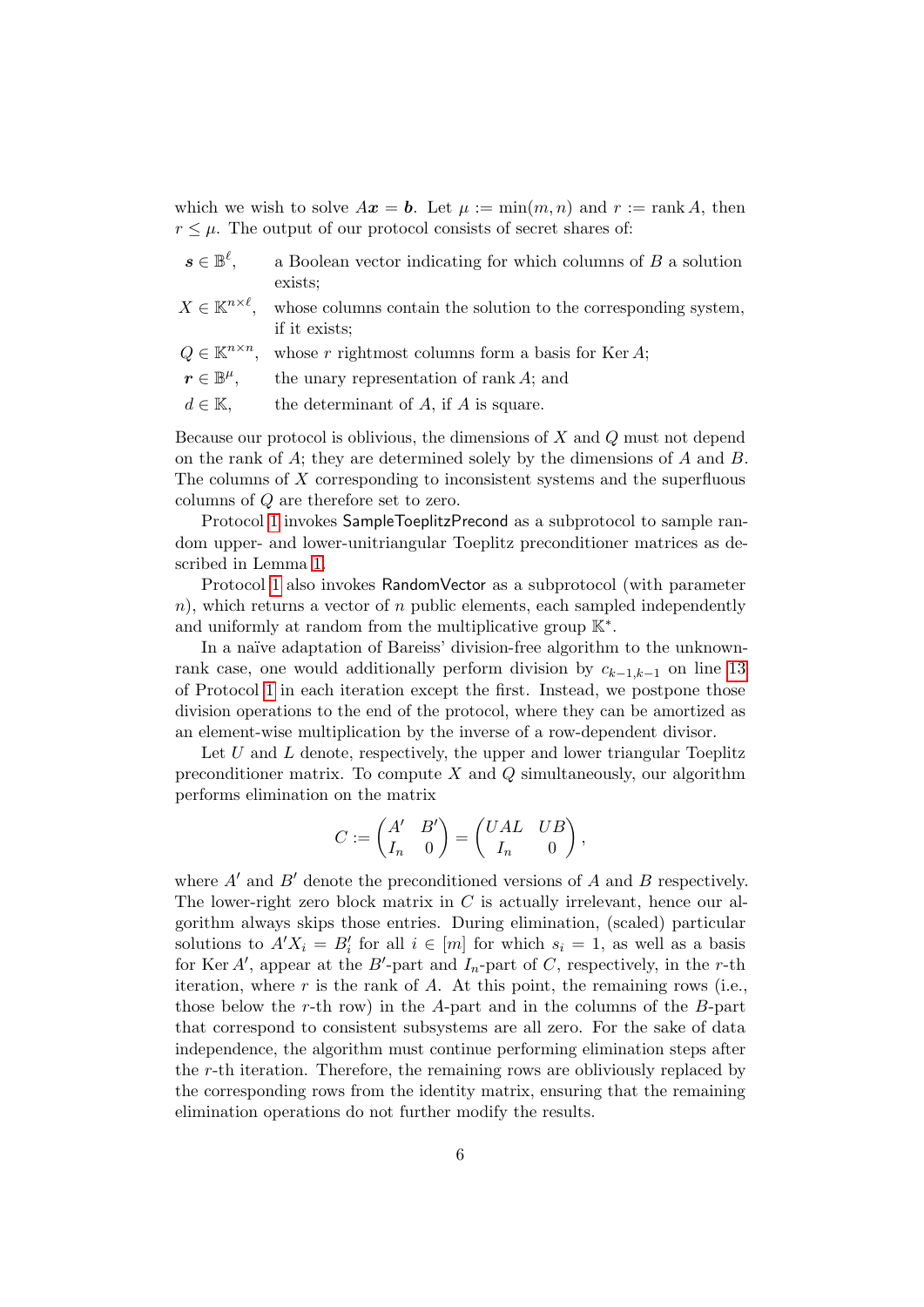<span id="page-6-0"></span>**Protocol 1** ( $\llbracket s \rrbracket$ ,  $\llbracket X \rrbracket$ ,  $\llbracket Q \rrbracket$ ,  $\llbracket r \rrbracket$ ,  $\llbracket d \rrbracket$ ) ← ObliviousGE( $\llbracket A \rrbracket$ ,  $\llbracket B \rrbracket$ ) Input:  $A \in \mathbb{K}^{m \times n}$ ,  $B \in \mathbb{K}^{m \times \ell}$ **Output:**  $s \in \mathbb{B}^{\ell}, X \in \mathbb{K}^{n \times \ell}, Q \in \mathbb{K}^{n \times n}, r \in \mathbb{B}^{\mu}, d \in \mathbb{K}$ , where  $\mu = \min(m, n)$ 1:  $(U, L) \leftarrow$  SampleToeplitzPrecond $(m, n)$ 2:  $z \leftarrow$  RandomVector $(m)$  $\exists \colon \llbracket C \rrbracket \leftarrow \begin{pmatrix} I_{\mu \times m} U \llbracket A \rrbracket L & I_{\mu \times m} U \llbracket B \rrbracket \ I_n \rrbracket & 0^{n \times \ell} \end{pmatrix}$  $\llbracket I_n \rrbracket$   $0^{n \times \ell}$  $\Big), \quad \llbracket h \rrbracket \leftarrow \llbracket 1 \rrbracket, \quad \llbracket t \rrbracket \leftarrow \llbracket 1 \rrbracket$ 4: for  $k \leftarrow 1$  to  $\mu$  do 5:  $[r_k] \leftarrow [c_{k,k}] \neq 0$ <br>6.  $[r_k] \leftarrow [c_{k,k}]$ ? 6:  $\begin{bmatrix} c_{\mu+k,k} \\ \ell^2 \end{bmatrix} \leftarrow \begin{bmatrix} h \\ h \end{bmatrix}$ <br>7:  $\begin{bmatrix} f_k \\ \ell^2 \end{bmatrix} \leftarrow \begin{bmatrix} h \\ h \end{bmatrix}$ 7:  $\llbracket f_k \rrbracket \leftarrow \llbracket h \rrbracket$ <br>8:  $\llbracket t \rrbracket \leftarrow \llbracket t \rrbracket$ . 8:  $\llbracket t \rrbracket \leftarrow \llbracket t \rrbracket \cdot \llbracket h \rrbracket$ <br>9:  $\llbracket h \rrbracket \leftarrow \llbracket h \rrbracket \cdot (\llbracket h \rrbracket)$ 9:  $\llbracket h \rrbracket \leftarrow \llbracket h \rrbracket \cdot (\llbracket c_{k,k} \rrbracket + 1 - \llbracket r_k \rrbracket)$ <br>10: **for**  $i \leftarrow 1$  to  $\mu + k$  do for  $i \leftarrow 1$  to  $\mu + k$  do 11: for  $j \leftarrow k + 1$  to  $n + \ell$  do 12: if  $i \neq k \wedge (i \leq \mu \vee j \leq n)$  then 13:  $\llbracket c_{i,j} \rrbracket \leftarrow \left( (\llbracket c_{k,k} \rrbracket + 1 - \llbracket r_k \rrbracket) \quad \llbracket c_{k,j} \rrbracket \right) \cdot \left( \begin{matrix} \llbracket c_{i,j} \rrbracket \ - \llbracket c_{i,k} \rrbracket \end{matrix} \right)$  $-\llbracket c_{i,k} \rrbracket$  $\setminus$ 14: for  $k \leftarrow \mu + 1$  to n do 15:  $\llbracket c_{\mu+k,\mu+k} \rrbracket \leftarrow \llbracket h \rrbracket$ 16:  $\llbracket X \rrbracket$  $\begin{bmatrix} Q \end{bmatrix}$  $\setminus$  $\rhd Q \in \mathbb{K}^{n \times n}$  and  $X \in \mathbb{K}^{\mu \times \ell}$ 17:  $\|\vec{Q}\| \leftarrow L\|\vec{Q}\| \operatorname{diag}(\mathbf{1} - \llbracket \mathbf{r} \rrbracket)$ 18:  $\llbracket g \rrbracket \leftarrow (\llbracket t \rrbracket \cdot \llbracket h \rrbracket)^{-1}$ <br>10:  $\llbracket \mathbf{v} \rrbracket$ ,  $\llbracket \mathbf{a} \rrbracket$ ,  $\llbracket t \rrbracket$ ,  $I$ 19:  $\llbracket X \rrbracket \leftarrow \llbracket g \rrbracket \cdot \llbracket t \rrbracket L I_{n \times \mu} \operatorname{diag}(\llbracket f \rrbracket) \llbracket X \rrbracket$ 20:  $\llbracket s \rrbracket \leftarrow z \llbracket A \rrbracket \llbracket X \rrbracket - z \llbracket B \rrbracket$ 21: for  $j \leftarrow 1$  to  $\ell$  do 22:  $\llbracket s_j \rrbracket \leftarrow \llbracket s_j \rrbracket \stackrel{?}{=} 0$ 23:  $\llbracket X \rrbracket \leftarrow \llbracket X \rrbracket \operatorname{diag}(\llbracket s \rrbracket)$ 24: if  $m = n$  then  $\llbracket d \rrbracket \leftarrow \llbracket r_\mu \rrbracket \cdot \llbracket g \rrbracket \cdot \llbracket h \rrbracket \cdot \llbracket h \rrbracket$ 25: else  $\llbracket d \rrbracket \leftarrow \llbracket 0 \rrbracket$ 26: return  $\llbracket s \rrbracket, \llbracket X \rrbracket, \llbracket Q \rrbracket, \llbracket r \rrbracket, \llbracket d \rrbracket$ 

### 3.1 Analysis

It will be helpful to view Protocol [1](#page-6-0) as the composition of two parts: a sampling part (lines [1](#page-6-0) and [2\)](#page-6-0) where uniformly random field elements are sampled independently of the algorithm's input, and a *circuit part* (from line [3](#page-6-0)) onwards).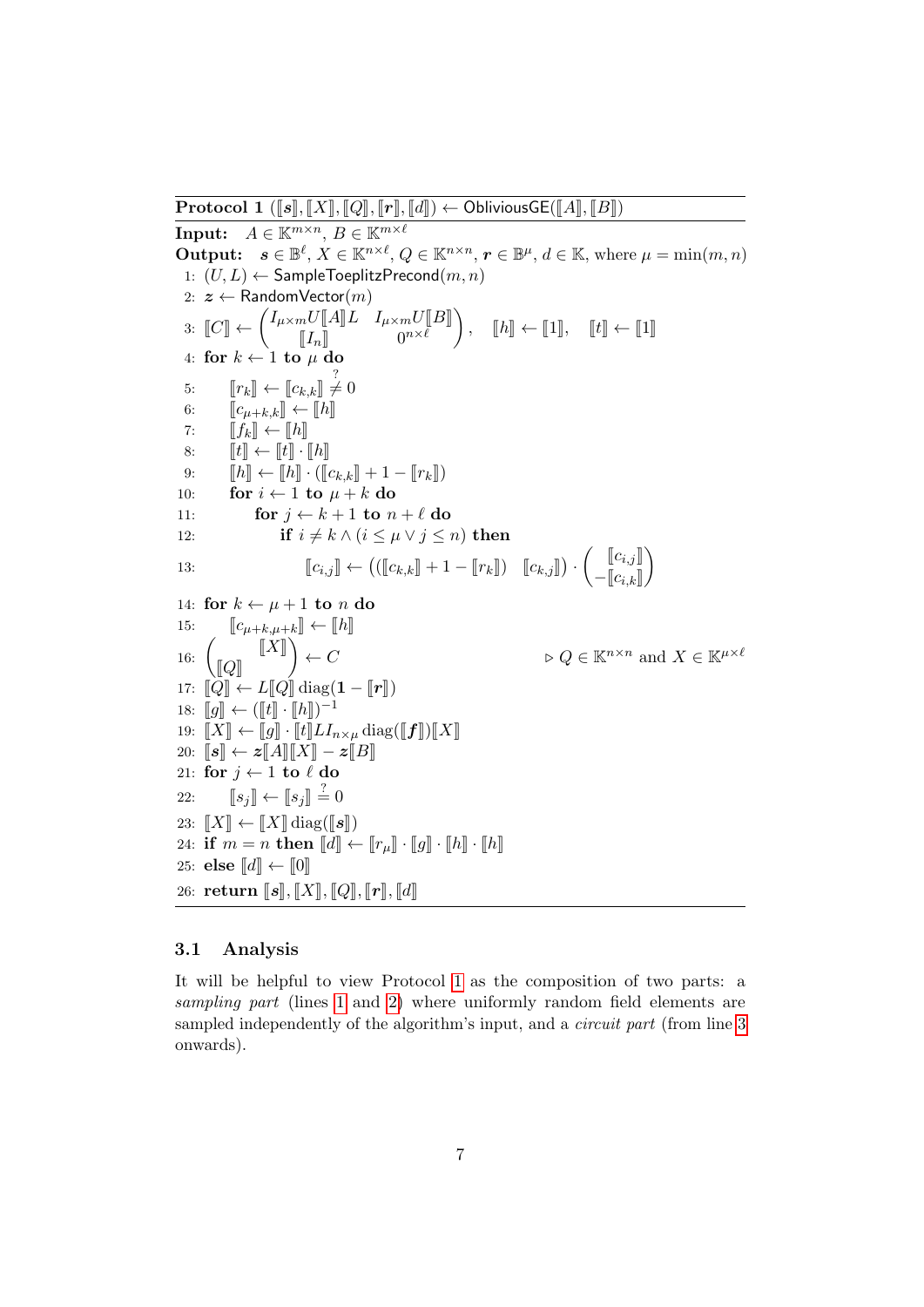#### 3.1.1 Complexity Analysis

**Computational Complexity.** Let  $M_{\text{inv}}$ ,  $M_{\text{rand}}$  and  $M_{\text{zt}}$  be the complexity of securely performing a inversion of a field element, uniformly random sampling of a public field element and a zero test, respectively, expressed terms of the complexity of a secure multiplication. The complexity of these operations is independent of the dimensions of the system. The computational complexity of the k-th iteration of the main loop is then equal to  $(\mu + k - 1)(n + \ell - k)$  –  $n\ell + 2 + M_{\rm zt}$ . Summing this over  $\mu$  iterations and including the  $n(n + \ell) + (\mu +$  $1)(\ell + 1) + 4 + (2m + n - 2)M_{\text{rand}} + \ell M_{\text{zt}}$  operations outside the main loop, gives a computational complexity of  $\frac{1}{6}\mu^2(9n-5\mu) + \frac{1}{2}\ell n^2 + O(n^2+n\ell+m)$ .

If  $m \geq n$ , but  $m = o(n^3)$  and  $\ell = o(n)$ , the computational complexity simplifies to  $\frac{2}{3}n^3 + o(n^3)$ .

**Round Complexity.** Let  $R_{\text{mul}}$ ,  $R_{\text{inv}}$ ,  $R_{\text{rand}}$  and  $R_{\text{zt}}$  be the number of rounds needed to securely perform a multiplication, inversion of a field element, uniformly random sampling of a public field element and a zero test, respectively. Protocol [1](#page-6-0) then runs in  $(\mu + 4)R_{\text{mul}} + R_{\text{inv}} + R_{\text{rand}} + (\mu + 1)R_{\text{zt}}$  rounds.

Because constant rounds protocols are known for these four operations, the round complexity of Protocol [1](#page-6-0) is  $O(\mu) = O(\min(m, n)).$ 

#### 3.1.2 Privacy

As for the privacy of our algorithm, we have the following claim.

**Proposition 2.** Let  $\varepsilon_{zt}$  denote the error-probability of the secure zero test used in Algorithm [1.](#page-6-0) When applied to inputs  $A \in \mathbb{K}^{m \times n}$  and  $B \in \mathbb{K}^{m \times \ell}$ , Algorithm [1](#page-6-0) reveals no private information except with probability at most

$$
\varepsilon \le \frac{\mu(\mu+1)+\ell}{|\mathbb{K}|-1} + (\mu+\ell)\varepsilon_{\mathbf{z}t}.
$$

Proof. From Lemma [1,](#page-3-0) we know that preconditioning fails to turn A into a matrix with generic rank profile with probability less than  $r(r+1)/p$ , where  $r := \text{rank } A$  and  $p := |\mathbb{K}|$  is the modulus of the MPC scheme. Because r is unknown, we substitute  $\mu$  as tight upper bound for r.

On lines [20](#page-6-0) to [22](#page-6-0) we test, for all  $j \in [\ell]$ , whether the vector consisting of the j-th column of  $AX - B$  equals the zero-vector by taking an inner product with the (public) vector  $z$  of field elements uniformly and independently sampled from the multiplicative group K<sup>∗</sup> , and applying a secure zero test to this inner product. The probability of the event that the inner product vanishes while the column is not identical to the zero vector, the failure probability, is  $1/(p-1)$ . Because we perform this zero-vector-test  $\ell$  times, we apply the union bound and conclude that the failure probability over  $\ell$  applications is  $\ell/(p - 1)$ .

Note that in total we perform  $\mu+\ell$  secure zero tests on lines [5](#page-6-0) and [22,](#page-6-0) which gives us (again by a union-bound argument) an additive term of  $(\mu + \ell)\varepsilon_{\rm zt}$ .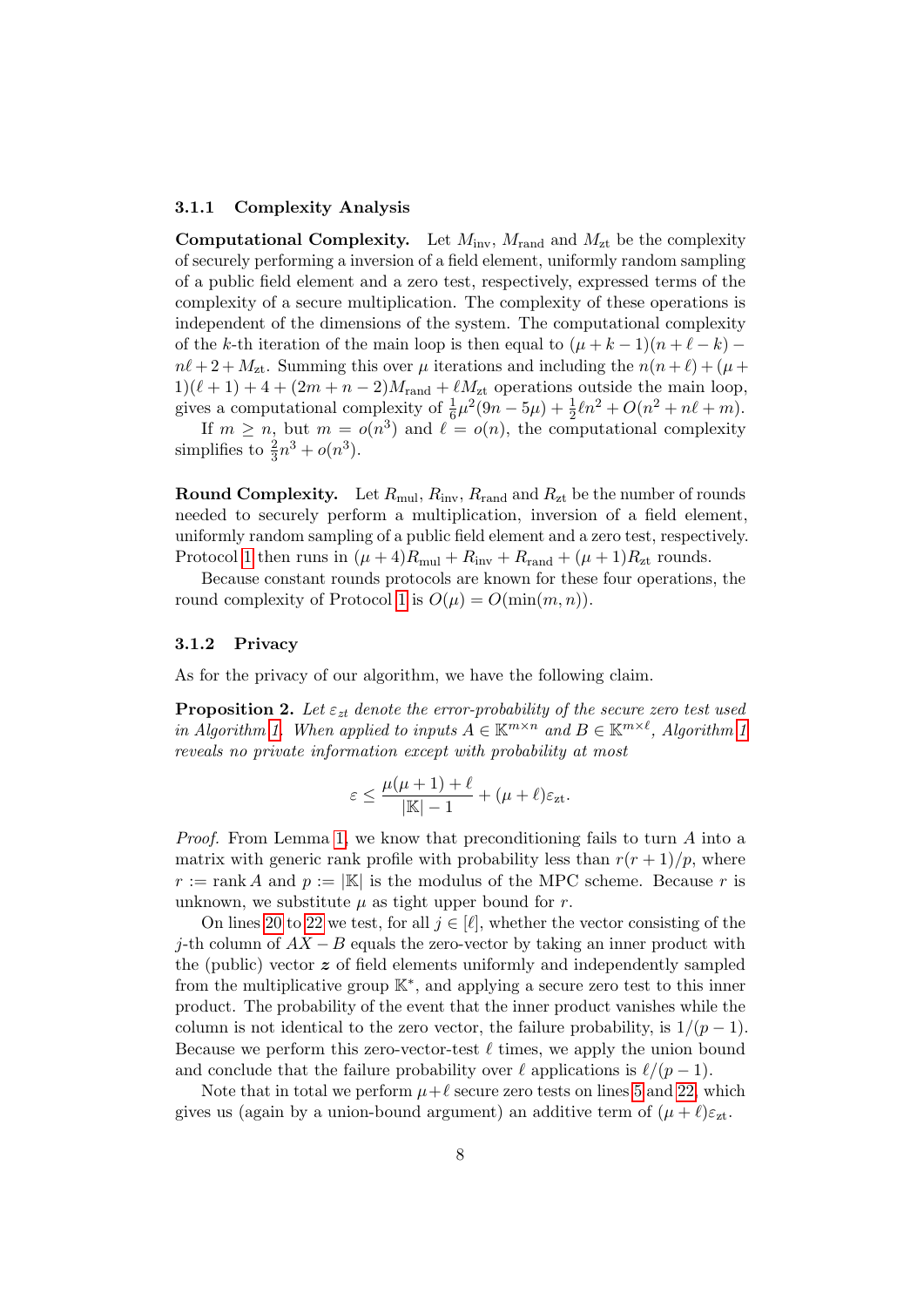Apart from the zero tests, the only non-elementary operation performed in the circuit part of Protocol [1](#page-6-0) is the field inversion on line [18.](#page-6-0) Because  $h$ and  $t$  are initialized to 1 and are only ever modified through multiplication by values from the multiplicative group K<sup>∗</sup> , unless one of the zero tests on line [5](#page-6-0) fails, their product on line [18](#page-6-0) is also an element of  $K^*$  and the inverse can be computed using, e.g., the field inversion protocol of [\[BIB89\]](#page-18-6) without revealing any information.

Privacy of the circuit part of Protocols [1](#page-6-0) then follows immediately from the privacy properties of the underlying MPC scheme.  $\Box$ 

#### 3.1.3 Correctness

To prove correctness, we take Algorithm [1](#page-6-0) as starting point, which we assume to be correct with probability  $1-\eta$ , where  $\eta$  represents the failure probability of the Toeplitz preconditioner, and transform this algorithm in several steps into Protocol [1.](#page-6-0) It then suffices to prove that each transformational step preserves correctness.

Base algorithm. Algorithm [1](#page-6-0) is a Gaussian elimination algorithm for solving a linear system of arbitrary rank. The algorithm takes as input pair of matrices  $A \in \mathbb{K}^{m \times n}$  and  $B \in \mathbb{K}^{m \times \ell}$  and an integer  $r = \text{rank}(A)$ . The algorithm computes a pair  $s \in \mathbb{B}^{\ell}$  and  $X \in \mathbb{K}^{n \times \ell}$  such that  $AX \text{ diag}(s) = B \text{ diag}(s)$  and s is maximal. Furthermore, the algorithm produces  $Q \in \mathbb{K}^{n \times n}$ , a basis for the nullspace of A and  $d \in \mathbb{K}$ , which equals  $\det(A)$  if A is square and should be ignored otherwise.

Algorithm [1](#page-6-0) uses Toeplitz preconditioning [\[KS91\]](#page-19-1) and  $\ell$  probabilistic zerovector tests. The preconditioning ensures that, except with probability  $\eta$ , elimination can be performed without pivoting. The algorithm fails if preconditioning fails, or any of the probabilistic zero tests give false positives.

Since Algorithm [1](#page-6-0) forms the basis for our protocol for oblivious Gaussian elimination, the size of the output of the algorithm may only depend on the size of the input. This is why the algorithm must return even those columns of  $X$  that correspond to inconsistent columns of  $B$ . Similarly, the dimension of the nullspace is  $n - r$ , but in the final protocol, r remains unknown, so we represent the basis of the nullspace in A by r zero columns, followed by  $n - r$ columns which span the nullspace.

After sampling the randomness needed for the probabilistic zero-vector test and the preconditioning, Algorithm [1](#page-6-0) augments the input matrix A to the horizontally with  $B$  and vertically with  $I_n$ , filling the remaining positions with zeros and immediately applies the preconditioners forming the matrix  $C \in \mathbb{K}^{(m+n)\times (n+\ell)}$ . The algorithm then performs Gaussian elimination by applying elementary row operations until the  $A$  part of  $C$  is in row echelon form. It then extracts the basis for the nullspace  $Q$  and partial solution  $X'$  to the preconditioned problem.  $X'$  is then resized to the correct dimensions and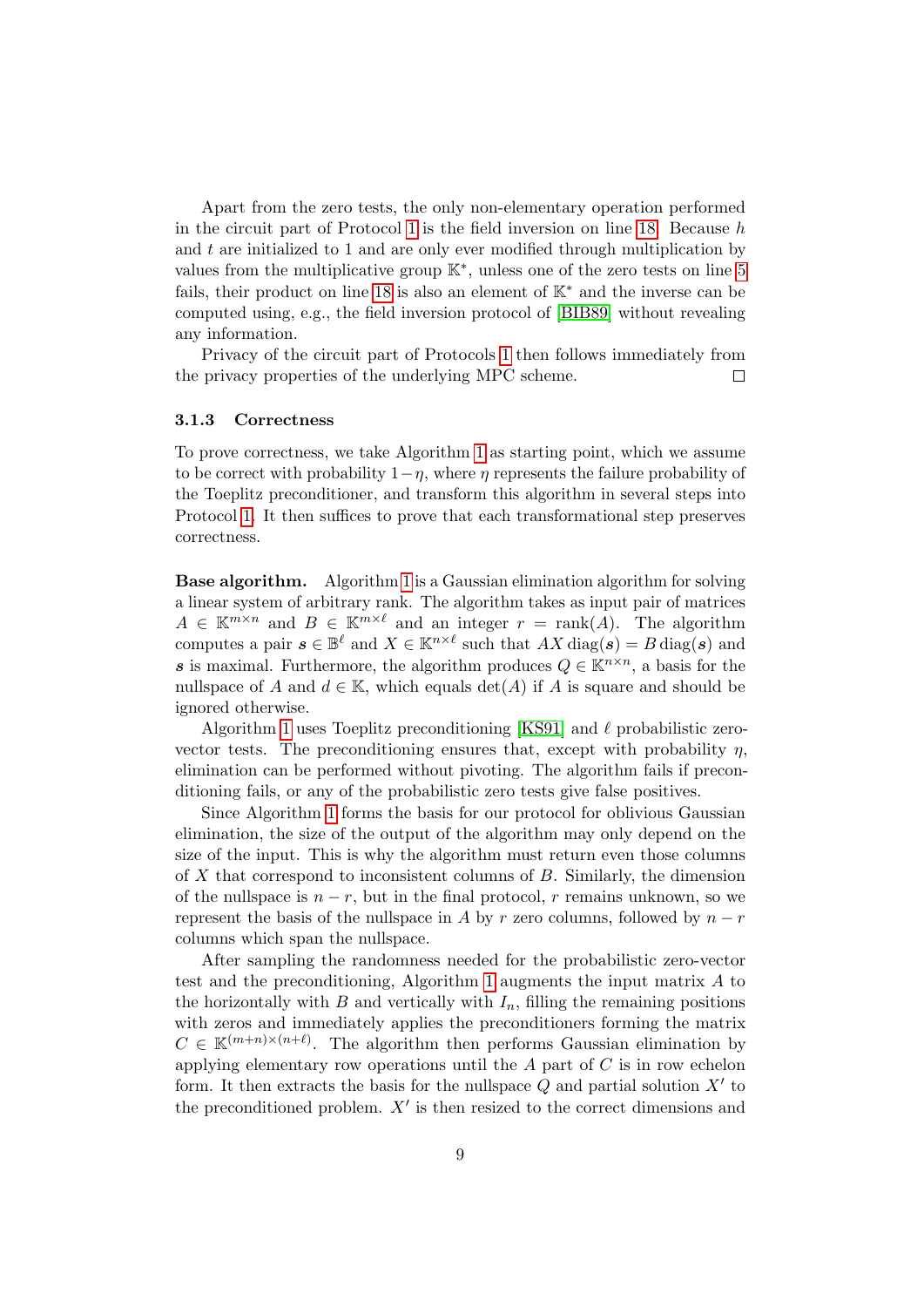the candidate solution to the non-preconditioned problem is extracted. Each of the columns of the candidate solution is tested and finally, the value of d is computed.

Algorithm 1 Base algorithm for Gaussian elimination

**Input:**  $A \in \mathbb{K}^{m \times n}$ ,  $B \in \mathbb{K}^{m \times \ell}$ ,  $r \in \mathbb{N}$ Output:  $s \in \mathbb{B}^{\ell}$ ,  $X \in \mathbb{K}^{n \times \ell}$ ,  $Q \in \mathbb{K}^{n \times n}$ ,  $d \in \mathbb{K}$ 1:  $z \leftarrow$  RandomVector $(m)$ 2:  $(U, L) \leftarrow$  SampleToeplitzPrecond $(m, n)$ 3:  $C^{(0)} \leftarrow \begin{pmatrix} UAL & UB \\ I & 0 \end{pmatrix}$  $I \qquad 0^{n\times \ell}$  $\setminus$ 4: for  $k \leftarrow 1$  to r d 5: for  $j \leftarrow 1$  to  $n + \ell$  do 6:  $c_{k,j}^{(k)} \leftarrow c_{k,j}^{(k-1)} \cdot (c_{k,k}^{(k-1)})^{-1}$ 7: for  $i \leftarrow 1$  to  $m + n$  except k do 8: for  $j \leftarrow 1$  to  $n + \ell$  do 9:  $c_{i,j}^{(k)} \leftarrow c_{i,j}^{(k-1)} - c_{i,k}^{(k-1)} \cdot c_{k,j}^{(k)}$  $_{k,j}$ 10:  $\begin{pmatrix} X' \\ O' \end{pmatrix}$  $Q^{\prime}$  $\Big) \leftarrow C$  $\varphi \in \mathbb{K}^{n \times n}$  and  $X \in \mathbb{K}^{m \times \ell}$ 11:  $Q \leftarrow LQ'$ 12:  $X \leftarrow L I_{n \times m} X'$ 13:  $v \leftarrow zAX - zB$ 14: for  $j \leftarrow 1$  to  $\ell$  do 15:  $s_j \leftarrow v_j \stackrel{?}{=} 0$ 16:  $d \leftarrow \prod_{k=1}^{r} c_{k,k}^{(k-1)}$  $_{k,k}$ 17: return  $s, X, Q, d$ 

Rank independence. We will now transform the base algorithm into a rank-independent form. This means that the algorithm will not take the rank as input and does not branch depending on the rank. The rank-independence transformation of the base algorithm is displayed in Algorithm [2.](#page-11-0) We will use the fact that the rank cannot exceed  $\mu = \min(m, n)$ .

Since the upper bound of the main loop in the base algorithm (which runs over  $k$ ) depends on the rank, we modify this loop such that it runs over the first  $\mu$  rows of C (line [4\)](#page-11-0). This this modification may increase the number of iterations, hence we must ensure that any additional iterations do not affect the result compared to the base algorithm and we must do so without rankdependent branching. We achieve this by testing whether the pivot element is zero on line [5](#page-11-0) and make incorporate the test result into the computation described on line [7.](#page-11-0)

To show that the operations on lines [7](#page-11-0) and [10](#page-11-0) leave the state of the matrix unchanged in iterations  $k > r$ , first observe that, unless preconditioning failed,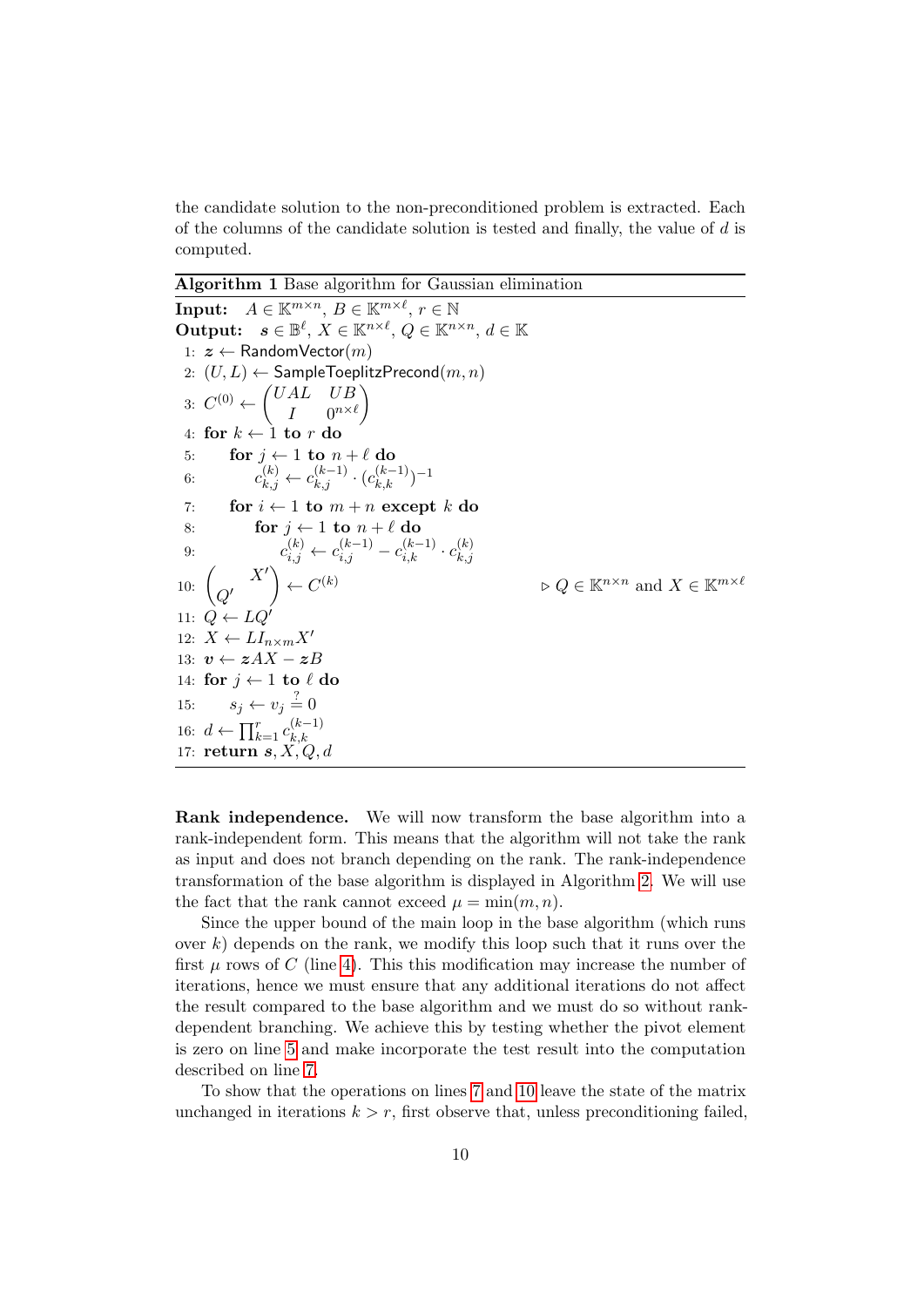$c_{k,k}^{(k-1)} = 0$  in iteration k if and only if  $k > r$ . Furthermore, in this case  $c_{k,j}^{(k-1)} = 0$  for all j except those corresponding to inconsistent columns in the B part. Therefore, if  $k \leq r$ , we have that  $r_k = 1$  and line [7](#page-11-0) performs the same operations as in the base algorithm. If  $k > r$ , we have that  $r_k = 0$ and  $c_{k,j}^{(k-1)} = 0$  for all j, except for inconsistent columns. Substituting these values shows that line [7](#page-11-0) reduces to  $c_{k,j}^{(k)} \leftarrow c_{k,j}^{(k-1)}$  and, with the exception of inconsistent columns, line [10](#page-11-0) reduces to  $c_{i,j}^{(k)} \leftarrow c_{i,j}^{(k-1)}$ , i.e., these steps do not perform any computation. We therefore conclude that, with the exception of inconsistent columns,  $C^{(\mu)} = C^{(r)}$  in the rank-independent algorithm and that these are equal to  $C^{(r)}$  in the base algorithm.

The fact that the inconsistent columns of  $C^{(\mu)}$  in the rank-independent algorithm do not necessarily agree with the inconsistent columns of  $C^{(r)}$  in the base algorithm does not pose any problems, as each of these columns is subjected to the correctness test. Since no solution to  $Ax = b$  exists for inconsistent **, any such deviation from the base algorithm cannot affect the** error probability of the correctness test.

Finally, the output of the rank-independent algorithm includes the unary encoding of rank $(A)$ .

Delayed Division. Algorithm [2](#page-11-0) performs a field inversion in every iteration. If we were to transform Algorithm [2](#page-11-0) into a secure protocol as is, this would require invoking a secure field-inversion protocol in every iteration and, since the result is immediately used in the same iteration, it would not be possible to schedule the execution of the field-inversion operation in parallel with the remaining elimination operations from that iteration. Hence, we reduce both the number of secure operations and the round complexity of the oblivious Gaussian elimination protocol by accumulating the divisors and performing the division after the main loop.

Let  $\tilde{C}^{(k)}$  denote the state of the matrix after the k-th iteration in the algorithm modified to delay the division, with  $\tilde{C}^{(0)} = C^{(0)}$ . In the modified algorithm  $\tilde{C}^{(k)}$  is computed by omitting line [7](#page-11-0) from Algorithm [2.](#page-11-0) Then  $\tilde{c}_{k,j}^{(k)} = \tilde{c}_{k,j}^{(k-1)}$  for all j. If we were to use these values in the computation on  $\lim_{n \to \infty}$  [10,](#page-11-0) then the second term would be scaled up by some factor, while the first would remain the same. To keep the result consistent, we must also scale the first term up by the same factor. This can be achieved by replacing line [10](#page-11-0) with

$$
\tilde{c}_{i,j}^{(k)} \leftarrow (\tilde{c}_{k,k}^{(k-1)} + 1 - r_k) \cdot \tilde{c}_{i,j}^{(k-1)} - \tilde{c}_{i,k}^{(k-1)} \cdot \tilde{c}_{k,j}^{(k-1)}.
$$
\n(1)

<span id="page-10-0"></span>In Protocol [1](#page-6-0) this operation is actually expressed as a dot product on line [13](#page-6-0) to emphasize that we can exploit the efficient dot-product protocol to reduce the number of multiplications needed by a factor of two.

The above modifications keep the matrix consistent, but to compute the actual result, we also need to determine the factors by which we have to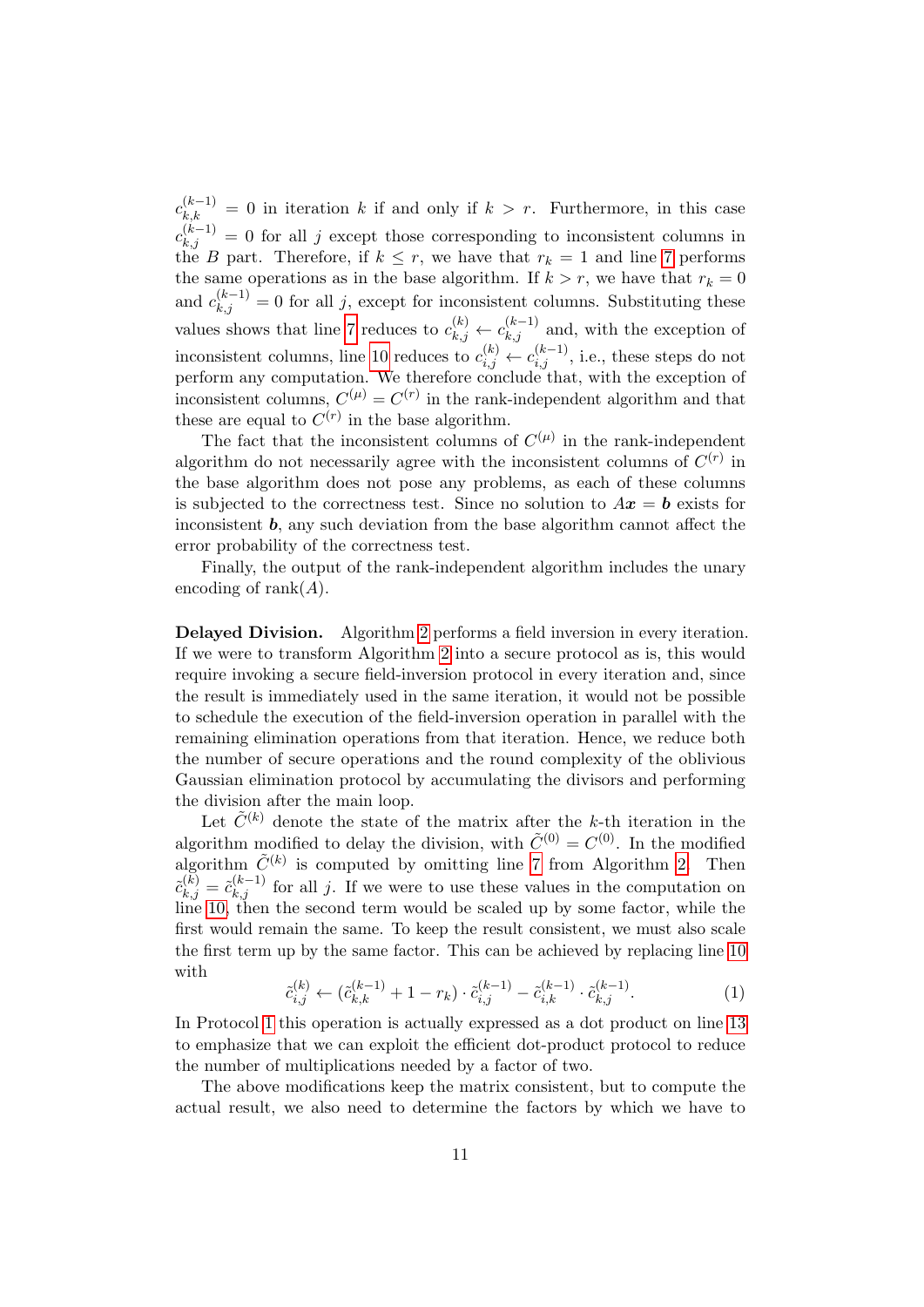Algorithm 2 Rank-independent Gaussian elimination

<span id="page-11-0"></span>Input:  $A \in \mathbb{K}^{m \times n}$ ,  $B \in \mathbb{K}^{m \times \ell}$ **Output:**  $s \in \mathbb{B}^{\ell}, X \in \mathbb{K}^{n \times \ell}, Q \in \mathbb{K}^{n \times n}, r \in \mathbb{B}^{\mu}, d \in \mathbb{K}$ , where  $\mu = \min(m, n)$ 1:  $z \leftarrow$  RandomVector $(m)$ 2:  $(U, L) \leftarrow$  SampleToeplitzPrecond $(m, n)$ 3:  $C^{(0)} \leftarrow \begin{pmatrix} UAL & UB \\ I & 0 \end{pmatrix}$  $I \qquad 0^{n\times \ell}$  $\setminus$ 4: for  $k \leftarrow 1$  to  $\mu$  do 5:  $r_k \leftarrow c_{k,k}^{(k-1)}$  $_{k,k}$  $\stackrel{?}{\neq} 0$ 6: for  $j \leftarrow 1$  to  $n + \ell$  do 7:  $c_{k,j}^{(k)} \leftarrow c_{k,j}^{(k-1)} \cdot (c_{k,k}^{(k-1)} + 1 - r_k)^{-1}$ 8: for  $i \leftarrow 1$  to  $m + n$  except k do 9: for  $j \leftarrow 1$  to  $n + \ell$  do 10:  $c_{i,j}^{(k)} \leftarrow c_{i,j}^{(k-1)} - c_{i,k}^{(k-1)} \cdot c_{k,j}^{(k)}$  $_{k,j}$ 11:  $X'$  $Q^{\prime}$  $\Big) \leftarrow C$  $\varphi \in \mathbb{K}^{n \times n}$  and  $X \in \mathbb{K}^{m \times \ell}$ 12:  $\dot{Q} \leftarrow LQ'$ 13:  $X \leftarrow L I_{n \times m} X'$ 14:  $\boldsymbol{v} \leftarrow \boldsymbol{z} A X - \boldsymbol{z} B$ 15: for  $j \leftarrow 1$  to  $\ell$  do 16:  $s_j \leftarrow v_j \stackrel{?}{=} 0$ 17:  $d \leftarrow \prod_{k=1}^{\mu} c_{k,k}^{(k-1)}$  $_{k,k}$ 18: return  $\mathbf{s}, \mathbf{X}, \mathbf{Q}, \mathbf{r}, \mathbf{d}$ 

compensate the outcome of the main loop. For every k, let  $\hat{F}^{(k)}$  be the diagonal matrix containing the ratios of the rows of  $\tilde{C}^{(k)}$  and the rows of  $C^{(k)}$ , i.e.,  $\tilde{C}^{(k)} = \hat{F}^{(k)} C^{(k)}$ , with  $\hat{F}^{(0)} = I$ . First, we have that

$$
\hat{f}_k^{(k)} = \tilde{c}_{k,k}^{(k)} + 1 - r_k
$$

satisfies  $\tilde{C}^{(k)} = \hat{F}^{(k)} C^{(k)}$ , since  $c_{k,k}^{(k)} = r_k$ . Next, for all  $i \neq k$ , careful inspection of [\(1\)](#page-10-0) shows that

$$
\hat{f}_i^{(k)} = \hat{f}_i^{(k-1)} \hat{f}_k^{(k)} = \hat{f}_i^{(k-1)} (\tilde{c}_{k,k}^{(k)} + 1 - r_k).
$$

From this we conclude for all  $i$  that

$$
\hat{f}_i^{(k)} = \begin{cases} \prod_{j=i}^k (\hat{c}_{j,j}^{(j)} + 1 - r_j) = \hat{f}_1^{(k)} (\hat{f}_1^{(i-1)})^{-1} & \text{if } i \le k\\ \prod_{j=1}^k (\hat{c}_{j,j}^{(j)} + 1 - r_j) = \hat{f}_1^{(k)} & \text{otherwise.} \end{cases}
$$

This form allows us to reconstruct  $C^{(\mu)} = (\hat{F}^{(\mu)})^{-1} \tilde{C}^{(\mu)}$  using a single field inversion as

$$
(\hat{F}^{(\mu)})^{-1} = (\hat{f}_1^{(\mu)})^{-1} \operatorname{diag} \left( 1 \quad \hat{f}_1^{(1)} \quad \hat{f}_1^{(2)} \quad \dots \quad \hat{f}_1^{(\mu-1)} \quad 1 \quad \dots \quad 1 \right).
$$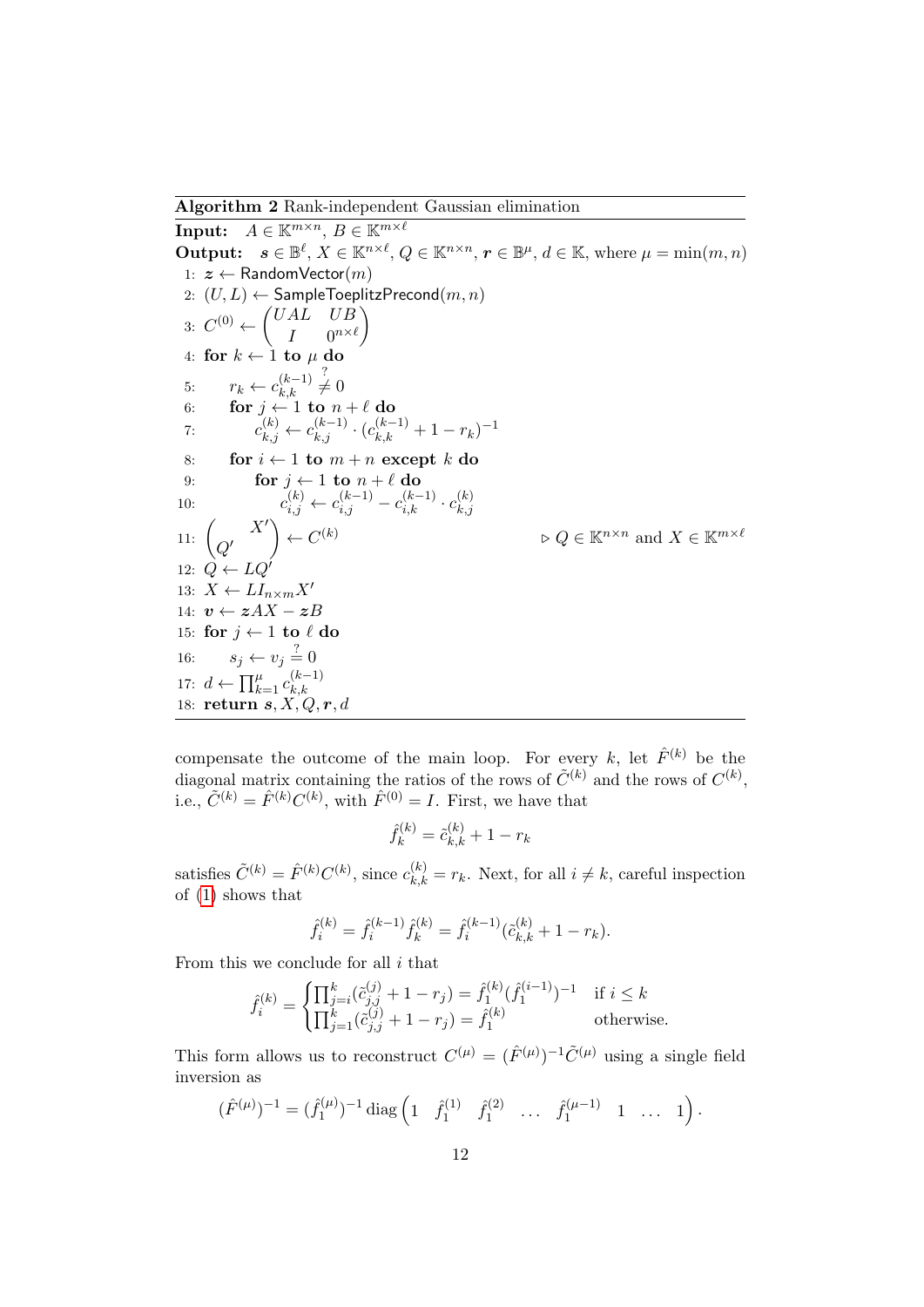In addition to reconstructing  $C^{(\mu)}$ , we must also reconstruct d, the determi-nant (if it exists). On line [17](#page-11-0) of Algorithm [2,](#page-11-0) the d is computed as  $\prod_{k=1}^{\mu} c_{k,k}^{(k-1)}$ . The determinant exists if and only if  $m = n = \mu$  and is non-zero if and only if r is the all-ones vector, which is equivalent to  $r_{\mu} = 1$  under the assumption that no preconditioning error occurred. We can then compute the determinant as

$$
d = r_{\mu} \prod_{k=1}^{\mu} c_{k,k}^{(k-1)} = r_{\mu} \prod_{k=1}^{\mu} (\hat{f}_k^{(k-1)})^{-1} \tilde{c}_{k,k}^{(k-1)}
$$
  

$$
= r_{\mu} \left( \prod_{k=1}^{\mu} \hat{f}_k^{(k-1)} \right)^{-1} \prod_{k=1}^{\mu} (\tilde{c}_{k,k}^{(k)} + 1 - r_k) = r_{\mu} \hat{f}_1^{(\mu)} \left( \prod_{k=1}^{\mu-1} \hat{f}_1^{(k)} \right)^{-1}.
$$
 (2)

Finally, we compute the two field inversions that we need in Equations [\(3.1.3\)](#page-10-0) and [\(2\)](#page-12-0) from  $\left(\prod_{k=1}^{\mu} \hat{f}_1^{(k)}\right)$  $\binom{1}{1}$  as

<span id="page-12-0"></span>
$$
(\hat{f}_1^{(\mu)})^{-1} = \prod_{k=1}^{\mu-1} \hat{f}_1^{(k)} \left( \prod_{k=1}^{\mu} \hat{f}_1^{(k)} \right)^{-1};
$$
 and  

$$
\left( \prod_{k=1}^{\mu-1} \hat{f}_1^{(k)} \right)^{-1} = \hat{f}_1^{(\mu)} \left( \prod_{k=1}^{\mu} \hat{f}_1^{(k)} \right)^{-1}.
$$

It is straightforward to see that at the end of the  $k$ -th iteration of the main loop in Protocol [1,](#page-6-0)  $h = \hat{f}_1^{(k)}$  $f_1^{(k)}$ ,  $f_k = \hat{f}_1^{(k-1)}$  $j_1^{(k-1)}$ , and  $t = \prod_{j=1}^{k-1} \hat{f}_1^{(j)}$  $i_1^{(J)}$ . Hence, the following equation holds for g (defined on line [18\)](#page-6-0):  $g = \left(\prod_{k=1}^{\mu} \hat{f}_1^{(k)}\right)$  $\binom{(\hat{k})}{1}^{-1}$ , and the use of  $g$  to normalize the candidate solution (line [19\)](#page-6-0) and to compute the determinant (line [24\)](#page-6-0) is consistent with the derivation given above.

**Omitting Unnecessary Multiplications.** On line [11](#page-11-0) of Algorithm [2](#page-11-0) only the top-right and bottom-left block of the matrix are extracted; the other blocks are no longer used in the computation. This suggests that we can omit computing some of these values in the main loop. Indeed, no value from the bottom right block is ever used to determine the output. In Protocol [1,](#page-6-0) we do not perform any computation on this block. Similarly, the values in the  $k$ -th column of the top left block are no longer used after the  $k$ -th iteration and computations on these columns are also omitted.

We know that the values in rows  $\mu + 1$  through m of C, if any, never affect the values of any of the other rows and that these rows are zero after the main loop, except for inconsistent columns in the B-part. We explicitly ignore these rows by multiplying the input matrices by  $I_{\mu \times m}$  from the left after preconditioning.

It is also possible to reduce the number of multiplications needed to perform one iteration on the bottom left block. It holds that after the k-th iteration,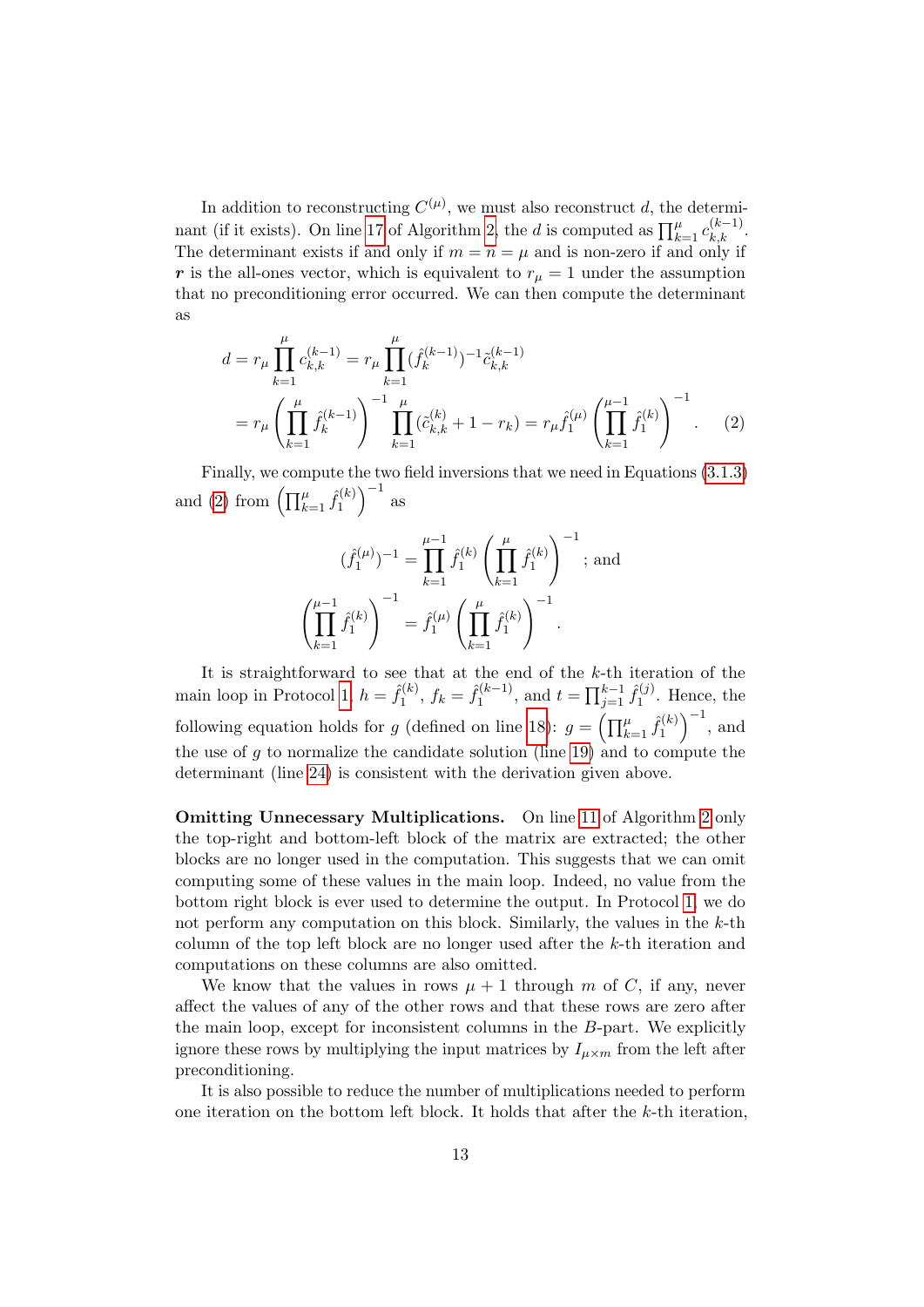where  $k \leq r$ , the first k columns of the bottom left block of C are zero. Furthermore, only the first  $k$  rows of this block are filled with arbitrary values. The remaining rows only have a non-zero element on the diagonal. In particular, the value of these diagonal elements after the k-th iteration is equal  $\prod_{j=1}^{k-1} (\tilde{c}_{j,j}^{(j)} + 1 - r_k)$ , which is equal to h before the k-th iteration. To see that this holds, first consider that these properties hold true before the first iteration, as the bottom left block of C is initialized to the  $n \times n$  identity matrix. If these properties hold after the k-th iteration, with  $k < r$ , then after the  $k + 1$ -st iteration, the first  $k + 1$  rows are updated to contain zeros in the  $k + 1$ -st column by the ordinary Gaussian elimination process. This update does not introduce any non-zero values in the preceding columns. For the remaining rows,  $c_{i,k} = 0$  and  $c_{i,j} = 0$  for  $j \neq i$ , i.e., on the off-diagonal elements, meaning that the result of the Gaussian elimination step would keep these elements equal to zero. The diagonal elements, meanwhile, would be multiplied by  $\tilde{c}_{k,k}^{(k)} + 1 - r_k$ , which results in the stated property. We can therefore omit computing the first  $k$  columns of the *entire* matrix in the  $k$ -th iteration and similarly, omit computation beyond the first k rows of the bottom left block as long as we keep track of the value that the diagonal elements should assume as soon as they are used.

The omission of these unnecessary Gaussian elimination steps is reflected on lines  $6, 10-12, 14$  and  $15$  of Protocol [1,](#page-6-0) with lines  $10-12$  selecting only those elements on which Gaussian elimination should be performed and lines [6, 14](#page-6-0) and [15](#page-6-0) placing the correct values on the diagonal of the bottom left block of C when needed.

As in Algorithm [2,](#page-11-0) the modified Gaussian elimination step that is performed when  $k > r$  actually leaves C unchanged, except for inconsistent columns. Since h also remains unchanged in this case, the operations on lines [6, 14](#page-6-0) and [15](#page-6-0) insert the correct value on the diagonal of the bottom left block.

Because the protocol does not actually complete the Gaussian elimination process on the first  $r$  columns of the bottom left block, we must set those columns to zero after the main loop. This is performed obliviously on line [17](#page-6-0)

Explicit Zeros. For the final modification, we explicitly set the columns of X corresponding to inconsistent systems to zero on line [23.](#page-6-0) Additionally, we set  $d$  to zero on line [25,](#page-6-0) in case the matrix is not square and therefore does not have a determinant. This modification is not strictly necessary for correctness, but omitting it would leave part of the output undefined, which may be considered bad practice for a secure protocol.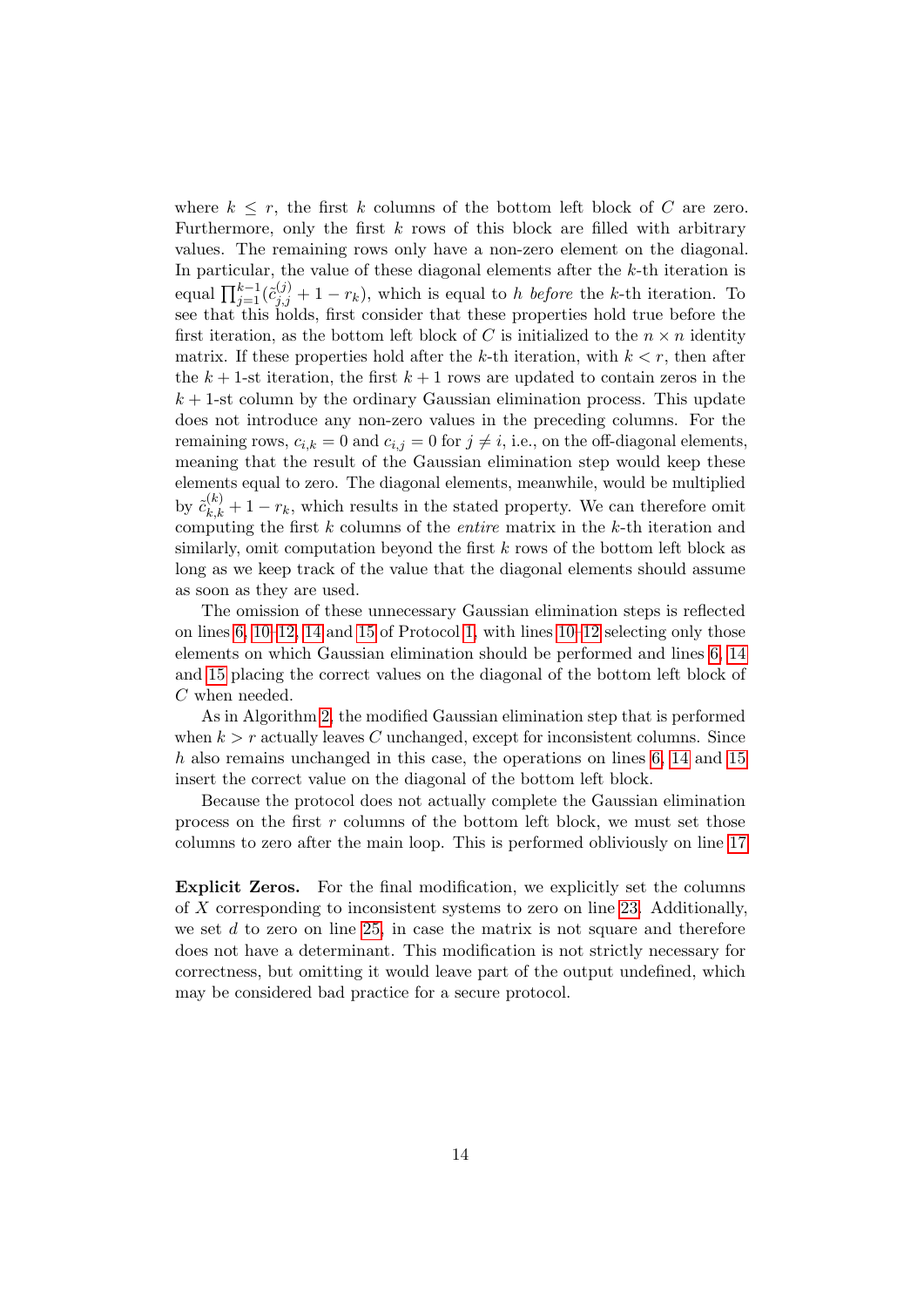# 4 Solving  $Ax = b$  via Block-Recursive Matrix Decomposition

In [\[Mal10\]](#page-19-5), Malaschonok proposes and proves the correctness of a recursive algorithm for the LEU decomposition, with a rank-insensitive time complexity.

Let K be a finite field. Let  $\mathcal{L}_n, \mathcal{U}_n \subset \mathbb{K}^{n \times n}$  for all  $n \in \mathbb{N}$  denote respectively the subalgebra of lower and upper  $n$ -by-n triangular matrices over  $K$ . Let  $P_n$  for any  $n \in \mathbb{N}$  denote the set of matrices in  $\mathbb{B}^{n \times n}$  whose rank equals the number of non-zero elements.

For any matrix  $A \in \mathbb{K}^{2^d \times 2^d}$  for any  $d \in \mathbb{N}$  of arbitrary rank  $r \in \{0, \ldots, d\}$ , the LEU decomposition is defined as

$$
LAU = E,
$$

where  $L \in \mathcal{L}_{2^d}$  is invertible,  $E \in \mathcal{P}_{2^d}$  of rank r, and  $U \in \mathcal{U}_{2^d}$  is unitriangular (hence invertible).

The structure of the *LEU* decomposition implies the following.

**Proposition 3.** Let  $n = 2^d$  for  $d \in \mathbb{N}$ . For any square matrix  $A \in \mathbb{K}^{n \times n}$ , let  $(L, E, U)$  form the LEU decomposition of A. Let  $s := n - \text{rank } A$ . Then,

- (i) the s columns in U, for which the corresponding s columns in E are equal to the zero vector, form a basis for  $\text{Ker}(A)$ ;
- (ii) the s rows in L, for which the corresponding s rows in E are equal to the zero vector, form a basis for  $\text{Ker}(A^{\mathsf{T}})$ .

*Proof.* We prove (i). Let v be any column of U for which E has a zero column. Then,  $LAv = 0 \implies L^{-1}LAv = L^{-1}0 \implies Av = 0$ , hence  $v \in \text{Ker }A$ , where we used that  $L$  is invertible. The invertibility of  $U$  guarantees that selecting s distinct columns from U spans an s-dimensional space. If we pick those s distinct columns such that the corresponding columns in  $E$  are zero, then this space must be Ker A. The proof for (ii) follows similarly.  $\Box$ 

If  $Ax = b$  is consistent, a solution is given by

$$
x = UE^\mathsf{T} L b.
$$

To check whether  $Ax = b$  is consistent, we can use the inconsistency certificate from Giesbrecht et al. [\[GLS98\]](#page-19-8). This certificate requires a basis for the left nullspace of A. As mentioned before, the LEU decomposition computes such a basis anyway. In Section [4.3](#page-17-1) we present a protocol that implements this inconsistency certificate.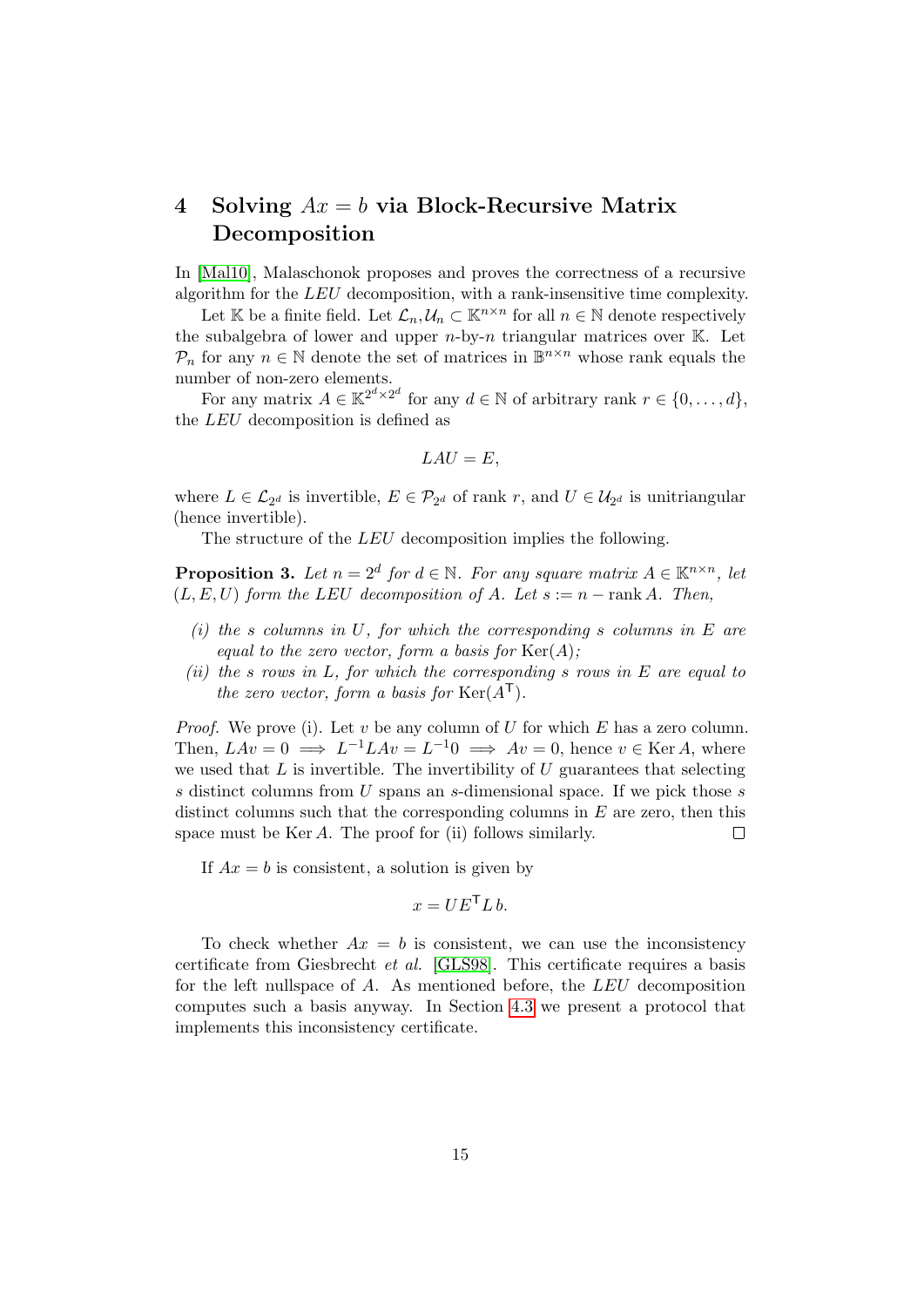## 4.1 Malaschonok's LEU Decomposition Algorithm

Protocol [2a](#page-11-0) and [2b](#page-11-0) show Malaschonok's algorithm in our notation.

Remark. Given a matrix  $A \in \mathbb{K}^{m \times n}$  with arbitrary dimensions m and n, we can always pad this matrix with zeros (say, on the right and bottom side) to obtain a  $2^d \times 2^d$  matrix, where  $d := \lceil \log_2 \max(m, n) \rceil$ .

| Protocol 2a ([L], [E], U) $\leftarrow$ LEUDecompose([A]) | (Base Case)                          |                                 |                                         |
|----------------------------------------------------------|--------------------------------------|---------------------------------|-----------------------------------------|
| Input:                                                   | $A \in \mathbb{K}^{1 \times 1}$      | Output:                         | $L, U \in \mathbb{K}, E \in \mathbb{B}$ |
| 1: $[b] \leftarrow [A] \stackrel{?}{=} 0$                | 2: $[x] \leftarrow ([A] + [b])^{-1}$ | 3: return ( $[x], 1 - [b], 1$ ) |                                         |

| Protocol 2b ([L], [E], [U]) \leftarrow LEDDecompose([A])                                                                                                                                        | (Recursive Step) |
|-------------------------------------------------------------------------------------------------------------------------------------------------------------------------------------------------|------------------|
| Input: $A \in \mathbb{K}^{2^{d} \times 2^{d}}$ with $d \in \mathbb{N}, d > 0$                                                                                                                   |                  |
| Output: $L \in \mathcal{L}_{2^{d}}, E \in \mathcal{P}_{2^{d}}, U \in \mathcal{U}_{2^{d}}$                                                                                                       |                  |
| 1: $\begin{pmatrix} [A_{11}] & [A_{12}] \\ [A_{21}] & [A_{22}] \end{pmatrix} \leftarrow [A] \qquad \Rightarrow A_{ij} \in \mathbb{K}^{2^{d-1} \times 2^{d-1}} \qquad \forall i, j \in \{1, 2\}$ |                  |
| 2: ([L_{11}], [E_{11}], [U_{11}]) \leftarrow LEUDecompose([A_{11}])                                                                                                                             |                  |
| 3: [[Q] \leftarrow [L_{11}], [H_{12}], [[B] \leftarrow [A_{21}], [[U_{11}]]                                                                                                                     |                  |
| 4: ([L_{12}], [E_{12}], [U_{12}]) \leftarrow LEUDecompose([I - [E_{11}], [E_{11}]) \cap [Q]),                                                                                                   |                  |
| ([L_{21}], [E_{21}], [U_{21}]) \leftarrow LEUDecompose([B][(I - [E_{11}], [E_{11}]))                                                                                                            |                  |
| 5: [[G] \leftarrow [L_{21}], [[A_{22}] - [B], [E_{11}], [[Q]] \cap [U_{12}]]                                                                                                                    |                  |
| 6: [[H] \leftarrow (I - [E_{21}], [E_{21}], [U_{22}]) \leftarrow LEUDecompose([H]),                                                                                                             |                  |
| 7: ([L_{22}], [E_{22}], [U_{22}]) \leftarrow LEUDecompose([H]),                                                                                                                                 |                  |
| [[V] \leftarrow [[U_{21}], [E_{21}], [U_{12}] + [L_{21}], [E_{12}], + [E_{11}], [U_{22}], [U_{12}],                                                                                             |                  |
| [[W] \leftarrow [[L_{12}], [L_{12}], [L_{22}], [L_{21}], ] \cap                                                                                                                                 |                  |

## 4.2 Complexity Analysis

Computational Complexity. We derive an expression for the computational complexity under the assumption that secure matrix multiplication costs  $O(n^2)$  secure inner products. For example, this is the case when we use Shamir's linear secret sharing scheme as the underlying MPC scheme.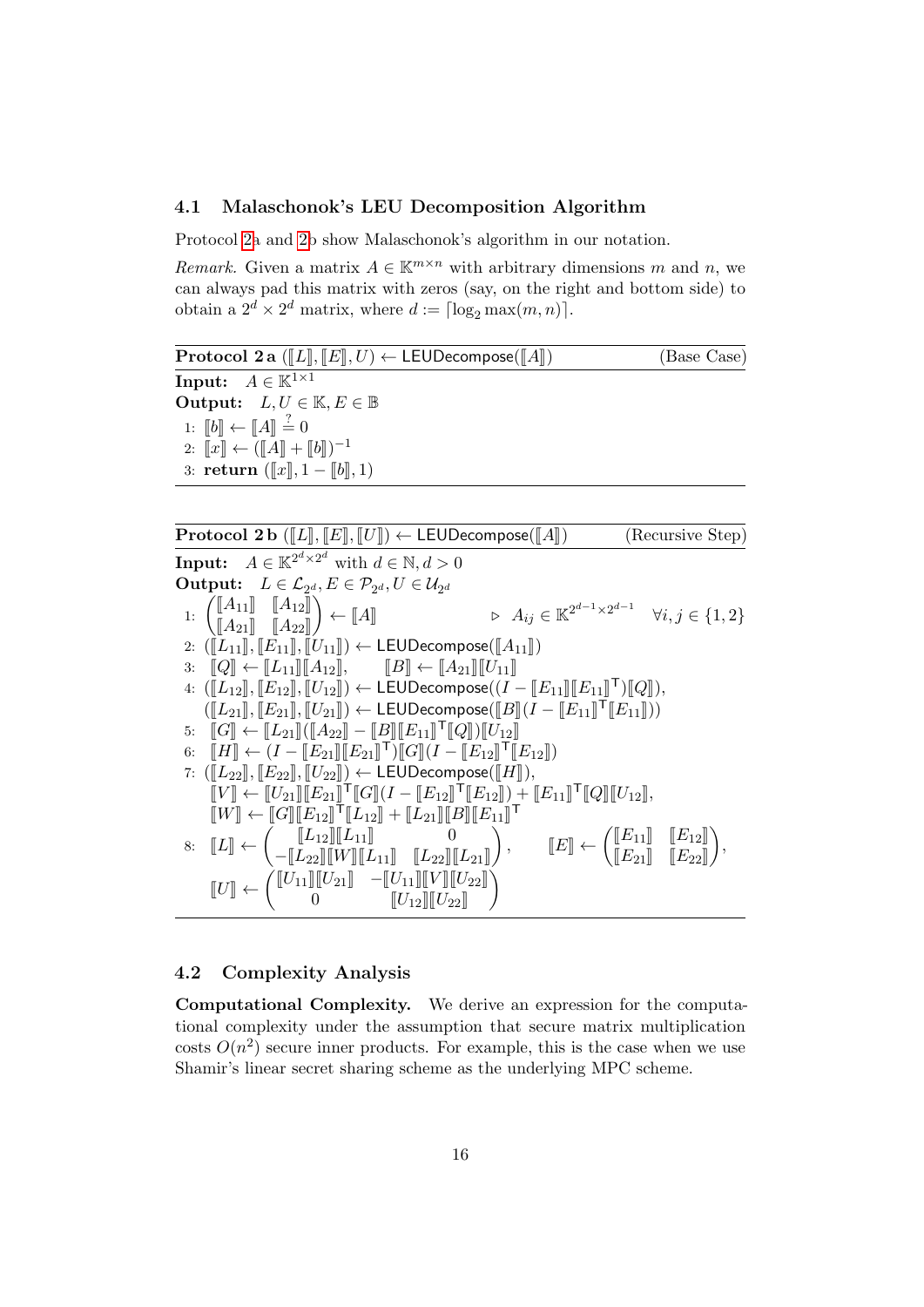**Theorem 4.** Let  $n = 2^d$  $n = 2^d$  $n = 2^d$  for  $d \in \mathbb{N}$ . For any  $n \times n$  matrix over K, Protocol 2 requires

$$
C(n) = 25\left(\frac{n}{2}\right)^{2}\log_{2}n + 5\binom{n}{2} + n^{2}\alpha
$$

secure inner-products, where  $\alpha \in \mathbb{N}$  represents the number of secure inner-products required for executing the base case of Protocol [2](#page-11-0) (i.e., the number of secure inner-product invocations required to perform a secure equality test and inverting a secret-shared field element).

*Proof.* Let  $m := n/2$ . We start by counting the number of secure inner products per line in Protocol [2b](#page-11-0):

|   | line no $\#$ secure inner-products |
|---|------------------------------------|
| 3 | $2m^2$                             |
| 4 | $2(m+m^2)$                         |
| 5 | $4m^2$                             |
| 6 | $2(m+m^2)$                         |
| 7 | $m+9m^2$                           |
|   | $2m^2 + n^2 = 6m^2$                |

In total, the algorithm uses  $25m^2 + 5m$  secure inner products per recursion step, and at each recursion level the algorithm invokes itself four times. This gives rise to the following recurrence equation

$$
\tilde{C}(d) = 25 \cdot 2^{2(d-1)} + 5 \cdot 2^{d-1} + 4 \tilde{C}(d-1)
$$

with initial condition  $\tilde{C}(0) = \alpha$ . We now claim that the bound in the theorem statement,  $C(n)$ , is the solution to this equation with  $\tilde{C}(d) = C(2^d)$ . First, we check the initial condition, and indeed  $\tilde{C}(0) = C(1) = \alpha$ . Assume the statement holds for d. Then, by induction, we have

$$
\tilde{C}(d+1) = C(2n) = 25\left(\frac{2n}{2}\right)^2 \log_2 2n + 5\left(\frac{2n}{2}\right) + (2n)^2 \alpha
$$
  
=  $4 \cdot 25\left(\frac{n}{2}\right)^2 (1 + \log_2 n) + 5\left(\frac{(2n)^2}{2} - \frac{2n}{2}\right) + 4n^2 \alpha$   
=  $25n^2 + 4 \cdot 25\left(\frac{n}{2}\right)^2 \log_2 n + 5 \cdot 4\left(\frac{n^2}{2} - \frac{n}{2} + \frac{n}{4}\right) + 4n^2 \alpha$   
=  $25n^2 + 5n + 4 \cdot \left(25\left(\frac{n}{2}\right)^2 \log_2 n + 5\left(\frac{n}{2}\right) + n^2 \alpha\right)$   
=  $25n^2 + 5n + 4C(n)$ ,

which proves the claim.

 $\Box$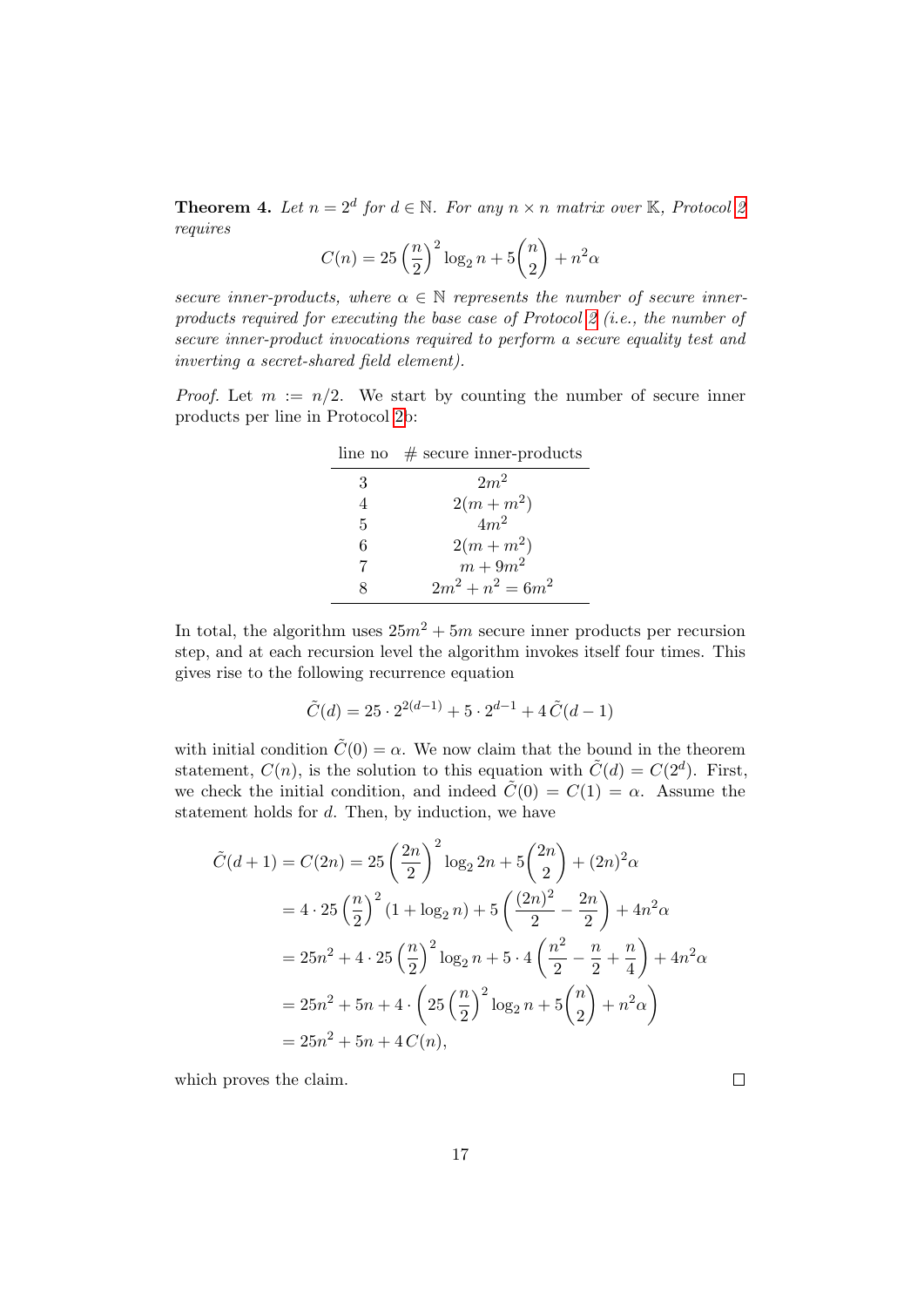Round Complexity. As for the round complexity, we merely aim for an asymptotic expression, because it is rather cumbersome to find the optimal schedule of operations that would lead to the exact minimum number of rounds.

**Theorem 5.** Let  $m = 2^b$  $m = 2^b$  $m = 2^b$  for  $b \in \mathbb{N}$ , and suppose that Protocol 2 requires  $B \in \mathbb{N}$  rounds of communication when decomposing an arbitrary  $m \times m$  matrix over K. Then, for any  $n \times n$  matrix over K,  $n = 2^d$  with  $d \in \mathbb{N}$  such that  $d > b$ , Protocol [2](#page-11-0) requires

$$
R(n) = n^{\log_2(3)} \frac{1}{3^b} \left( B + \frac{\gamma}{2} \right) - \frac{\gamma}{2} = O(n^{1.585}), \qquad n > 2^b
$$

rounds of communication, where  $\gamma \in \mathbb{N}$  represents the number of rounds of communication required to execute one call to Protocol [2b](#page-11-0) when excluding the recursive calls.

Proof. Protocol [2b](#page-11-0) makes four recursive calls to itself, where we note that the second and third call can be executed in parallel. This gives rise to the following recurrence equation:

$$
R(d) = 3R(d-1) + \gamma,
$$

with initial condition  $R(b) = B$ . Solving this equation yields the claim.  $\Box$ 

#### <span id="page-17-1"></span>4.3 Inconsistency Certificate

Protocol [3](#page-18-7) shows a simple protocol for computing the inconsistency certificate of Giesbrecht et al. [\[GLS98\]](#page-19-8). The basic idea behind this certificate is as follows: if  $Ax = b$  is inconsistent, then dim  $\text{Ker}([A|b]^\mathsf{T}) = \dim \text{Ker}(A^\mathsf{T}) - 1$ . Hence, if we sample a random vector  $v$  from the left null space of  $A$ , with high probability  $(1 - \varepsilon \ge 1 - |\mathbb{K}|^{-1})$  this vector does not lie in  $\text{Ker}([A|b]^{\mathsf{T}})$  and in this case  $v \cdot b$  will be nonzero. In the consistent case, b lies in the column space of A, hence  $v \cdot b$  will always vanish. The error probability  $\varepsilon$  follows from the Schwartz–Zippel Lemma; for details we refer to Theorem 2.1 and 2.2 in [\[GLS98\]](#page-19-8).

Complexity. InconsistencyCertificate samples n public random field elements, and performs n secure multiplications, 1 secure inner-product and 1 secure zero test, where  $n$  is the size of  $A$ .

# Bibliography

<span id="page-17-0"></span>[Bar68] Erwin H. Bareiss. Sylvester's identity and multistep integerpreserving Gaussian elimination. Mathematics of Computation, 22(103):565–578, 1968.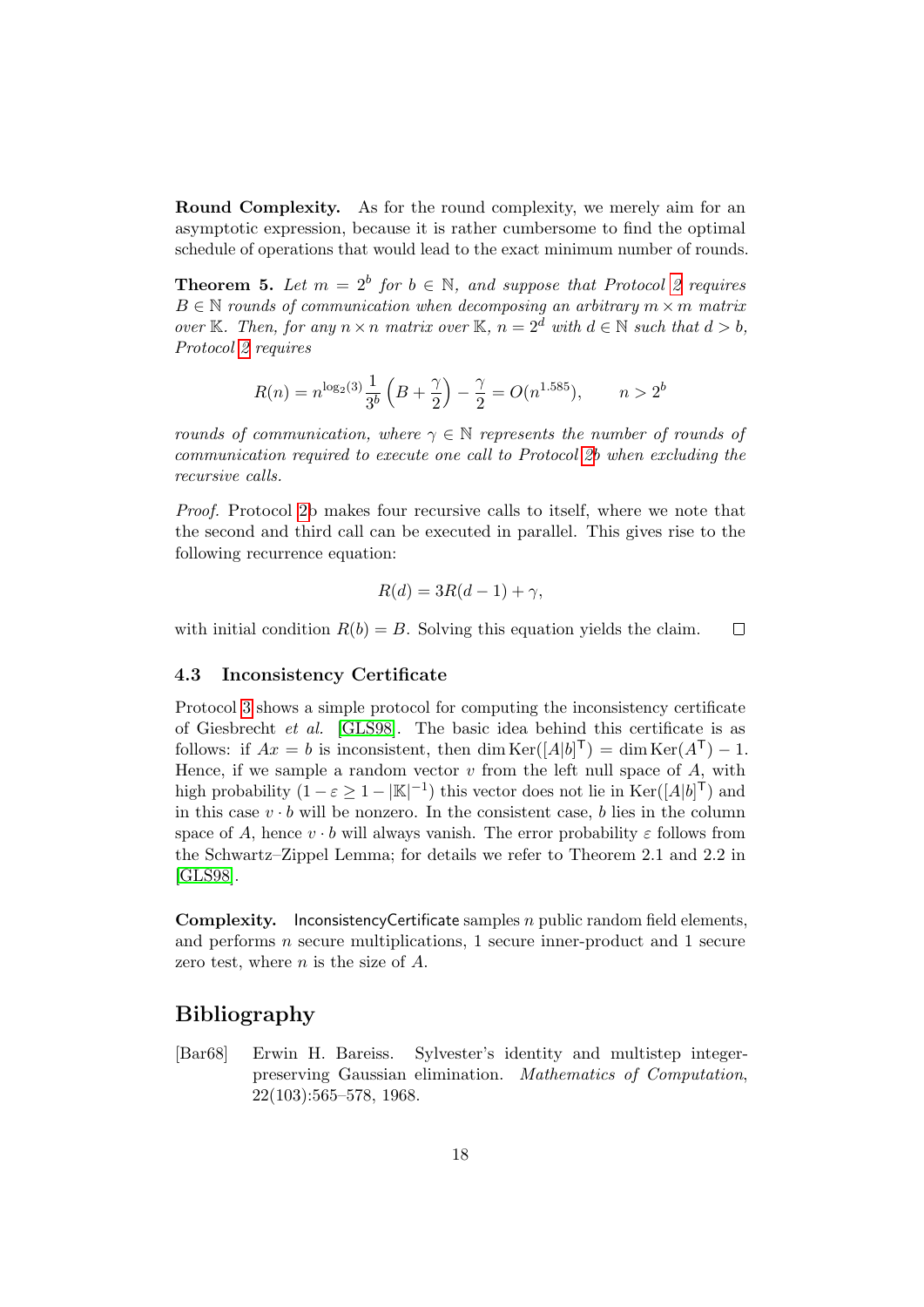**Protocol 3**  $\llbracket c \rrbracket$  ← InconsistencyCertificate( $\llbracket A \rrbracket$ ,  $\llbracket b \rrbracket$ )

 $\textbf{Input:} \quad A \in \mathbb{K}^{2^d \times 2^d}, b \in \mathbb{K}^{2^d}$ 

- **Output:**  $c \in \{0,1\} \subset \mathbb{K}$ , with the following interpretation: if  $c = 1$ , then the system  $Ax = b$  is inconsistent (with certainty). If  $c = 0$ , the system is consistent except with probability  $\varepsilon \leq |\mathbb{K}|^{-1}$ . 1:  $(L, E, U) \leftarrow \mathsf{LEUDecompose}(A)$ 2: Sample  $(\alpha_1, \ldots, \alpha_n) \leftarrow \mathbb{K}^n$  uniformly and independently at random 3: for  $i \leftarrow 1$  to n do
- 4:  $[\![\mu_i]\!] \leftarrow 1 \sum_{j=1}^n [\![E_{i,j}]\!]$ <br>5: **for**  $j \leftarrow 1$  to n do 6:  $[v_j] \leftarrow [v_j] + \alpha_i [\mu_i] [\![L_{i,j}]\!]$ 7:  $\llbracket s \rrbracket \leftarrow \llbracket v \rrbracket \cdot \llbracket b \rrbracket$   $\triangleright v = (v_1, \ldots, v_n)$ 8: **return**  $1 - (\llbracket s \rrbracket \stackrel{?}{=} 0)$
- <span id="page-18-7"></span><span id="page-18-0"></span>[BGW88] Michael Ben-Or, Shafi Goldwasser, and Avi Wigderson. Completeness theorems for non-cryptographic fault-tolerant distributed computation (extended abstract). In Janos Simon, editor, Proceedings of the 20th Annual ACM Symposium on Theory of Computing, May 2-4, 1988, Chicago, Illinois, USA, pages 1–10. ACM, 1988.
- <span id="page-18-6"></span>[BIB89] J. Bar-Ilan and D. Beaver. Non-cryptographic fault-tolerant computing in constant number of rounds of interaction. In Proc. 8th Symp. on Princip. of Distr. Comp., pages 201–209, NY, 1989. ACM.
- <span id="page-18-4"></span>[CD01] Ronald Cramer and Ivan Damgård. Secure distributed linear algebra in a constant number of rounds. In Proc. CRYPTO 2001, Santa Barbara, USA, pages 119–136. Springer, 2001.
- <span id="page-18-1"></span>[CDN01] Ronald Cramer, Ivan Damgård, and Jesper Buus Nielsen. Multiparty computation from threshold homomorphic encryption. In Birgit Pfitzmann, editor, Eurocrypt 2001, Innsbruck, Austria, volume 2045 of LNCS, pages 280–299. Springer, 2001.
- <span id="page-18-2"></span>[CDN15] Ronald Cramer, Ivan Damgard, and Jesper Buus Nielsen. Secure multiparty computation and secret sharing-an information theoretic approach. Cambridge, 2015.
- <span id="page-18-5"></span>[CKP07] Ronald Cramer, Eike Kiltz, and Carles Padró. A note on secure computation of the Moore–Penrose pseudoinverse and its application to secure linear algebra. In Proc. CRYPTO 2007, Santa Barbara, USA, pages 613–630. Springer, 2007.
- <span id="page-18-3"></span>[DN03] Ivan Damgård and Jesper Nielsen. Universally composable efficient multiparty computation from threshold homomorphic encryption. Advances in Cryptology-CRYPTO 2003, pages 247–264, 2003.